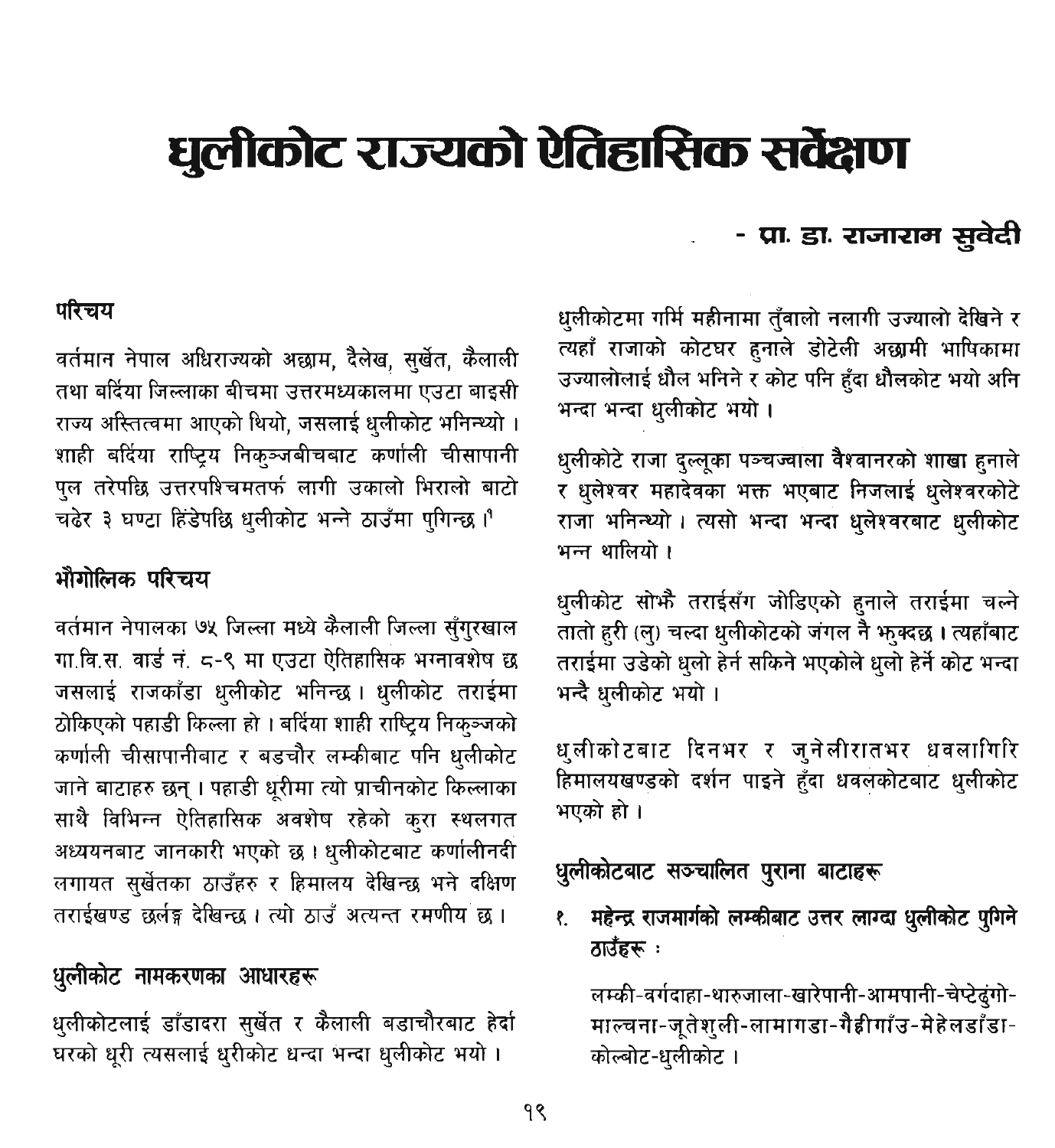- २. चीसापानी दानीभीर थाक्रेसल्ली धुलीकोट ।
- ३. धलीकोट- कहिने गटु सरखेत दैलेख महावौको सेक - रानीमत्ता - जम्ला - हम्ला - यारी - ताक्लाकोट ।
- ४. वानवभूतल (वानुवातावलः शाही बर्दिया राप्टिय निकञ्जभित्र) - चीसापानी डाँडादरा धलीकोट - गटु - सुरखेत - दैलेख -जम्ला सुनारगाउँ - हम्ला - धारी - तिब्बेत व्यापार मार्ग ।

## धूलीकोट ऐतिहासिक अवशेषहरू

टँडीखेल  $\ell$ .

> .<br>धुलीकोट राज्यमा शिपाहीहरुलाई कवाजत खेलाउने मैदानलाई टँडीखेल भनिन्थ्यो । त्यो ठाउँ ६ रोपनी जमीनमा फैलाएको छ। हाल सो टुँडीखेलमा कोदो, फापर मकै लगाउने गरेको छ। तसर्थ चारैतिर परखालले घेरेर खण्डखण्डमा बाँडिएकोले त्यो विरुप भएको छ । धलीकोट दरबारबाट पश्चिमोत्तरतिर पर्ने ट्ंडीखेलले मध्यकालमा महत्व राख्नथ्यो । त्यसिको लम्बाई ३०० हात र चौडाई १२५ हात छ। (१ हाल = १.५ फूट)।

#### दरबार क्षेत्र  $\mathfrak{D}$

धलीकोट राज्यको दरबार क्षेत्र ३ रोपनी जमीनमा फैलिएको छ । दरबार चारआना जमीनमा फैलिएको खण्डहररुपमा छ । दरबार वरिपरि समथर जमीन छ । दरबारको परखाल ३ फीट मोटो र ४४ 'लम्बाई १३' चौडाई छ । दरबारबाका चारैतिर ढोका छन् र ३ फीट जगसंम ढुंगा र माथि ईटाको परखाल हाले ३ तले भएको बफिन्छ। त्यसको छाना फिगटीको थियो। सो भवनदेखि केही पूर्वतर्फ गोलबैठक घर २०×६ हात र अर्कातिर अस्तवल अनि १०५ हात समथर जमीन रहेको छ ।

धलीकोट दरबार पर्खालमा प्रयोग भएको जगमा ढुंगा एकै नापको छैन तापनि जग माथिका ईटा ७×४×२" ५ । फिगटी ८×३×१' ५ । त्यहाँ पुग्दा देहरादुनको नालापानी किल्ला हो कि जस्तो लाग्दछ । बचिनेकाले त धलीकोटको दरबार क्षेत्र पत्ता लगाउन गाहो पर्ने हँदा स्थानीय मानिसलाई साथमा लिएर जान् पर्छ। त्यहाँ सुरक्षाको प्रबन्ध नहन् पनि अर्को कारण छ।

#### भैरवस्थानः  $3<sub>1</sub>$

हालको कैलाली जिल्ला सुंगुरखाल राजकाँडामा एउटा प्राचीन देवताको स्थान छ । त्यसलाई भैरवस्थान भन्दछन् ।

३.४ रोपनी कोदावारीको चौपाटे जमीनको उत्तरतर्फ गीठाको रुख छ, त्यो रुखमुनि जग्गानाथ (जगन्नाथ) को मन्दिर छ । भैरवस्थान र र जगन्नाथका स्थान नजिकै छन् । भैरवस्थानमा शयौं त्रिशुल र घण्टहरु चढाइएका छन भने जगन्नाथका खोपामा १०-१२ वटा प्राचीनकालीन माटाका घोडाहरु चढाइएका छन् । ती घोडाको नाप १×१' फुट छ । कालकमले ती घोडामा भयाउ उम्रेको र खैरा रडबाट नीला रडका भएका छन । भैरव देवतालाई कुखुरा, संगुर, बोका र हाँसको वलि पनि दिइन्छ । प्रत्येक वर्ष वडा दशैं र चैतेदशैंमा त्यहाँ पजाका साथै जात्रा पनि लाग्दछ । भैरव देवताका पजारी कनफद्रा जोगी हन्छन भने जगन्नाथका पुजारी कर्णालीनदीको तट १२ वण्डाल क्षेत्रका राजीहरु हुन्छन् । हाल ब्राह्मणद्वारा पनि विधिवत पूजा गर्न थालिएको छ। राजीलाई त्यहाँ पूजा गरेवापत वर्षेनी प्रति करिया २ पाथीधान दिने चलन छ । जगन्नाथ स्थानको छेउमा रहेको गिठाको जरा राति बल्छ वा फल्ल उज्यालो हनाले त्यसलाई उजेली काठ पनि भन्दछन्। आजकल धुलीकोट क्षेत्र वरिपरि वस्तीविहनि हनाले उजाड जस्तो लाग्दछ ।

### देवीस्थान  $\mathbf{V}$

धुलीकोटे राजाकी इष्टदेवी कालिका, मालिका, जालपा र विन्द्राशैली (विन्धवासिनी) देवी हुन् । धुलीकोट दरबार प्राङ्गणमा दक्षिणपट्टि पश्चिमी चोसोमा देवीको मन्दिर छ । तर यो देवीस्थान त्यहाँ नरहेर मालिका देवी भनेर दरबारदेखि उत्तरतिरको पहाडी भञ्ज्याङमा स्थापना गरिएको छ। त्यहाँ हाल कुनै नियमित पूजा, गुठीको व्यवस्था र मूर्ति पनि नभएकोले मन्दिर भएको ठाउँमा भग्न परखाल मात्र शेष रहेको छ । सो ठाउँमा आजकल धुलीकोटका केही मानिसले माटो र ढुंगा जडानगरी फुसले छाएको सानो मन्दिर निर्माण गरी वडा दशैं र चैते दशैमा पूजा गर्दै आएका छन् । पुरानो मन्दिर भत्कन गएको र मूर्ति पनि हराईसकेको हुनाले त्यो नयाँ मन्दिर बनाएको करा त्यहाँका बासिन्दाबाट थाहा हुन्छ।

#### देवल 某.

कैलाली जिल्ला सुँग्**रखाल गा.वि.स. वार्ड नं. ९ जूतेशुली** निवासी २०५२ मा ७५ वर्ष पुगेका रतिराम मुडभरीको कथन अनुसार बढीविस वर्ष अधि दल्लु दैलेखबाट धुलीकोटमा आएका राजाले त्यही पुरानो देवलका छेउ मा आएर मुकाम गरेका थिए भन्ने थाहा पाइन्छ। उनी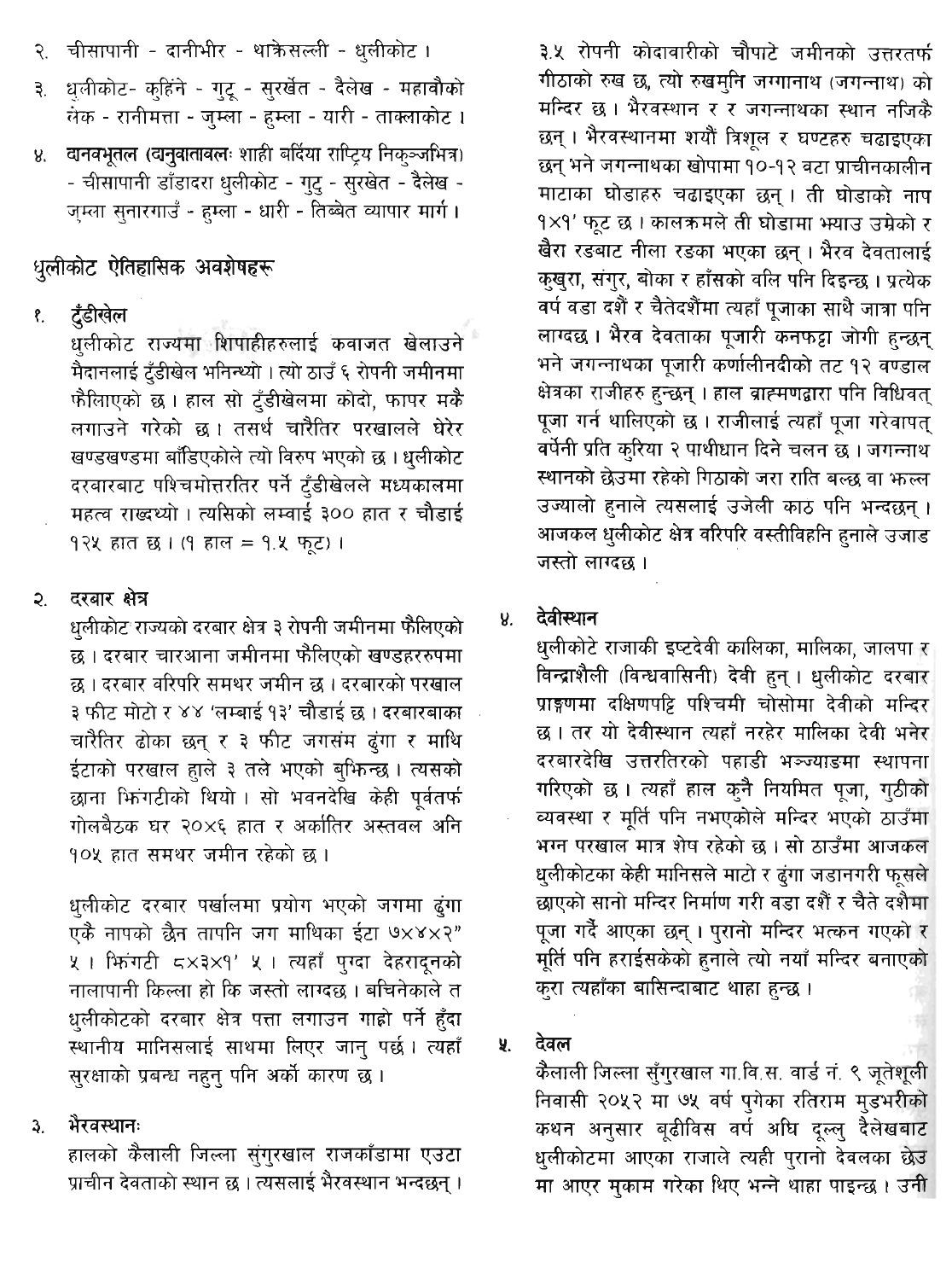त्यहाँ वस्नुको मुख्य तात्पर्य भोटको नून ऊन, सुन र मालमधेशको गुँड, कपडा र तेल उपलब्ध गर्नु नै थियो । वि.सं. १९९८ सालमा सो देवल भत्किन जाँदा स्थानीय वासिन्दाले त्यसको जीर्णोद्वारा गर्न भ्याएनन् । देवलमा प्रयुक्त ढुंगाको बान्की र कला देखिंदा ४-५ शयवर्ष भन्दा पराना हनुपर्ने लाग्दछ । देवलको निर्माण विधितथा कलापक्ष अध्ययनलायक छ ।

राजकाँडास्थित प्राचनि देवलको मोहडापट्टिको भाग पूर्णत: भग्न छ तापनि देवलभित्रको चतुर्वाहू विप्णुमूर्नि सुरक्षित छ । ४ जनाजति मानिस भित्र अटाउन सकिने देवल २५ फीट अग्लो हुनुपर्ने देखिन्छ । वर्तमानमा ४ फीटमात्र देवलको कलात्मक परखाल सबुतै छ । चौकूने परेको सो देवल राजकाँडाको डीलमा छ र त्यहाँबाट तराईको मोहक दश्य स्पप्ट देख्न पाइन्छ। समयको गतिसँगै देवलको दक्षिणी पीढी सर्लक्क पैह्राले लस्काएको छ। देवलको भित्री भाग ६×६ फीट छ भने देवलको गजुर पनि भित्रै मिल्कन गएको छ, जसलाई एकजनाले कष्ठसाथ उचाल्न सकिन्छ। चतुर्वाह विष्णुको मूर्ति २.५' अग्लो, १.५' चौडा र .५' मोटो छ । देवलभित्रै अछाम विनायक, दल्लु भूर्ति, मान्मा र सरखेतको काँके विहारका देवलहरुमा उपयोग गरिएका कलापूर्ण शीलाको प्रयोग भएको छ। त्यसरी विचार गर्दा धुलीकोट अजयमेर र काँक्रे विहारको समकालीक ठहर्छ। त्यस्तो कसरी हुन आयो भन्ने कुरा ऐतिहासिक विवेचना गर्न् सान्दर्भिक हनेछ ।

प्राचीनकालदेखि नेपालको एकीकरणसम्म र पछि पनि धलकोिटको बाटो तिब्बत छिर्ने ताकलाखारसम्म व्यापारमार्ग सञ्चालित थियो । वर्तमानबालमा बर्दिया राष्ट्रिय निकञ्ज चीसापानीभित्र गाइने काँडा दक्षिणतर्फ तराई र पहाडी फेदीमा एउटा पोखरी छ जसलाई दानवाताल भनिन्छ । प्राचीनकालीन सार्थवाहको दानवभूतल पनि त्यही हो। दक्षिणपट्टि चल्ने व्यापारकेन्द्र त्यही दानवभतलमा थियो । त्यतैबाट कोठियाघाट, गोलामण्डी, कतनीया, लखिमपुर, रानीगञ्ज, अमीलिया जस्ता बजारहरुमा अछामी अलैंची, जुम्ली कस्तूरो, हुम्ली बाज र बाजुराको काम्लो पुग्दथ्यो। ती क्षेत्रहरु पहिले दैलेख अन्तर्गत पर्दथे । दानवभूतलबाट - सर्खोल - गोरंगे - धुलीकोट - जोताशुली - चनौट - कुइनेघाटबाट कर्नालीनदी तर्ने - ज्यामूघाटबाट भेरी तर्ने - वावियाचौर - लखर्पाटा - डंगेश्वर-दल्ल्-दैलेख-महावौकोलेक-जम्ला ।

त्यसैगरी गोलाघाटबाट-कटाछे-चीसापानी - कुइनेघाट - गुटू - जंगलघाट - असराघाट - कर्णाली-तुल्ला-तील्तडा-खुलालू-यागिलघाट (कालीकोट) - सान्नीगाड - फुग्गाड - थिर्पको जाडबोट - कोल्टी। त्यस्तैगरी दानुवा तालबाट - गाइनेकाँडो - राजकाँडो - तुनेपगार - फूर्केसल्लो - मुकुरमाला - नर्सिङकाँडा - लेकगाँउ -हर्रेकाँडा - डोप्का - तेलपानी - मुग्राहा - रानीघाट -फलाँटे - आमडाली - सुरखेत पुग्दध्यो। यसरी त्यो धुलीकोटको देवल प्राचीन सभ्यता तथा वाणिज्यमार्गमा रहेको कुरा बुफिएको छ । धुलीकोटले प्राचनि व्यापारमार्ग पदान गर्दथ्यो ।

#### रानीकूवा : पानीपँदेरो ર્દ.

धुलीकोट दरबार क्षेत्रको पूर्वोत्तरकोणमा वा टुँडीखेलदेखि पश्चिमोत्तर कोणमा २०० मिटर उत्तरी भित्तामा हाल पुरिएको अवस्थामा एउटा पुरानो वापि वा कूवा रहेको छ । त्यही कवाको केही माथिपट्टि एक देवल भग्नावस्थामा रहेको छ । स्मरण रहोस्, टुँडिखेलबाट र दरबारबाट गरी दुईतर्फबाट त्यहाँ पुग्न सकिन्छ। हाल त्यहाँ पुग्ने पुरानो गोरेटो बाटो पनि भेटिएको छ र कुवाको दक्षिण-पश्चिमतर्फ २५ वटा ढंगाका सिंढीहरु यथावतै छन्। हाल पानी सुकेको ३ 'गहिरो ६×६' लम्बाई चौडाई भएको कूवालाई चप्लेटाढ्गाको ढक्कन राखिएको छ।

धुलीकोट दरबारको पानी पंदेरोको आकृति पहिराले पुरिई चिन्नै नसकिने स्थितिमा रहेको छ। कूवाभन्दा माथिको देवलले स्नानपछिको जलचढाई पुजा गर्ने परम्परालाई संकेत गरेको छ। उत्तरतिर मात्र परखाल शेष रहेको मन्दिर ८४८' चौकने छ भने पर्खाल २.५' चौडा छ। चप्लेटा ढंगाले पाट हाली बनाएको सो देवलमा शिवलिङ्ग स्थापित हुन्थ्यो । तापनि हाल त्यहाँ कुनै निशान छैन । स्थानीय निवासी रत्नसिंह के.सी. र राजेन्द्र मुढभरीको अनुसार सो कूवालाई रानीकूवा भनिन्थ्यो र धुलीकोटको राजपरिवारले त्यहाँको पानी पिउने कुरा पनि निजहरुबाट सुन्न पाइन्छ । आजकल धुलीकोट क्षेत्र जंगल क्षेत्रको रुपमा परिणत हँदै गएको छ। वस्ती पनि त्यहाँ ज्यादै अव्यवस्थित र पातलो छ ।

#### $\omega$ ओखलहरू

अन्य वाइसी चौबीसी राज्यका कोटमा भैं धुलीकोटमा पनि वस्ती प्राचिनकालदेखि रहेको कुरालाई दुइवटा ठूला ओखलहरुले पृष्टी गर्दछन् । पहिलो ओखल २' गोलो र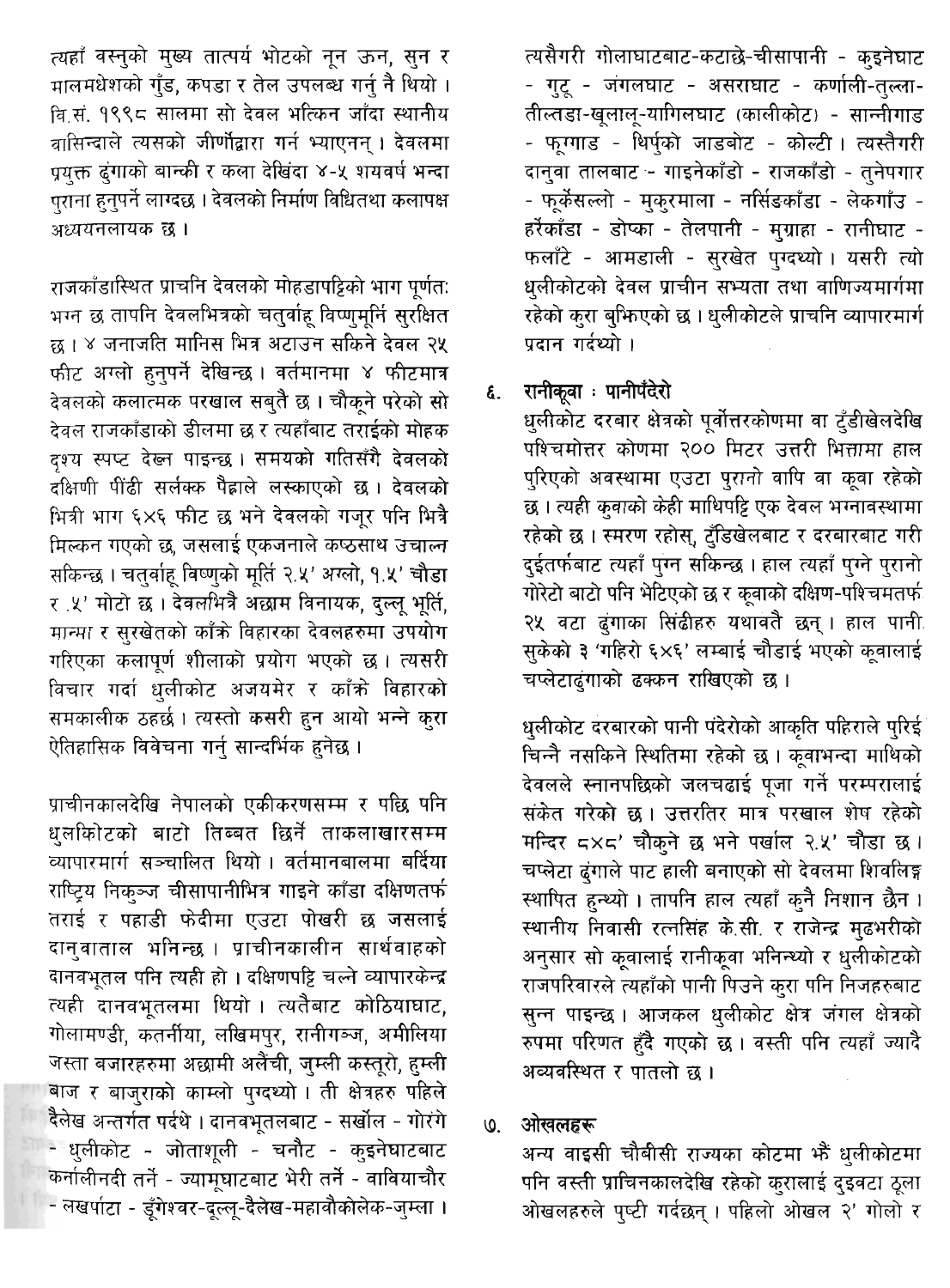१' गहीरो छ भने अर्को २' गोलो तथा २' नै गहीरो छ। त्यसको प्रयोजन धान कुट्न, पीठो कुट्न र महत्वपूर्ण वस्तुहरू राख्नमा गरिन्थ्यो । ओखल भएका दंगाहरु हेवानका छन् । साना-साना ओखल त दरबारको सेरोफेरोमा दर्जनौं छन् ।

### ट. खजाने ओडार



१ ढाल र एक छाप्री चोरी भएको भएपनि चोरहरु निराश भएको कुरा स्थानीय वासिन्दाहरु बताउँछ। दुर्भायवशः ती चोरहरुमध्ये एकको कर्णाली तर्दा डुँगाबाट खसेर कर्णालीले बगाएर लाशै गायव भयो ।

खजाने ओडार भन्नाले मामुली ओडार जस्तो मात्र <mark>लाग</mark>ने त्यो सुरुङ प्राचीन इतिहासको धरोहरको रुपमा रहेको छ। प्राचीन राज्यका कोटहरुमा त्यस्ता ओडारहरुबाट छापामार युद्ध सञ्चालन हुन्थ्यो त कुनै सुरुडबाट पानी खेप्न र युद्धको शंकटबाट पलायन गर्न प्रयुक्त हुन्थ्यो ।

धुलीकोट दरबारबाट पश्चिमतर्फको पहाडी पत्थरे ढिस्को माथि द्रंगाकै चेपबाट एउटा ओडारपरेको ठाउँ छ। हाल त्यो ठाउँ जगली लहराले जेलेको छ । चूचूरोमा पुगेपछि एक प्राचीन भग्न कोतघरको पर्खाल देखिन्छ। त्यो भग्न कोतघरको नैऋत्यकोणमा १ पुरुप गहिरो खाडल छ । पुरिएको सो खाडल पहिले तल्लो ओडारमा मिसिने सुरुड थियो।

धुलीकोट पश्चिमको कोतघरबाट खनिएको त्यस ओडार भित्र धुलीकोटे राजाका हात हतियार खजित थिए । हालैमा त्यस ओडारबाट १ चाँदीको भारी, १ तरवार, १ खुँडा,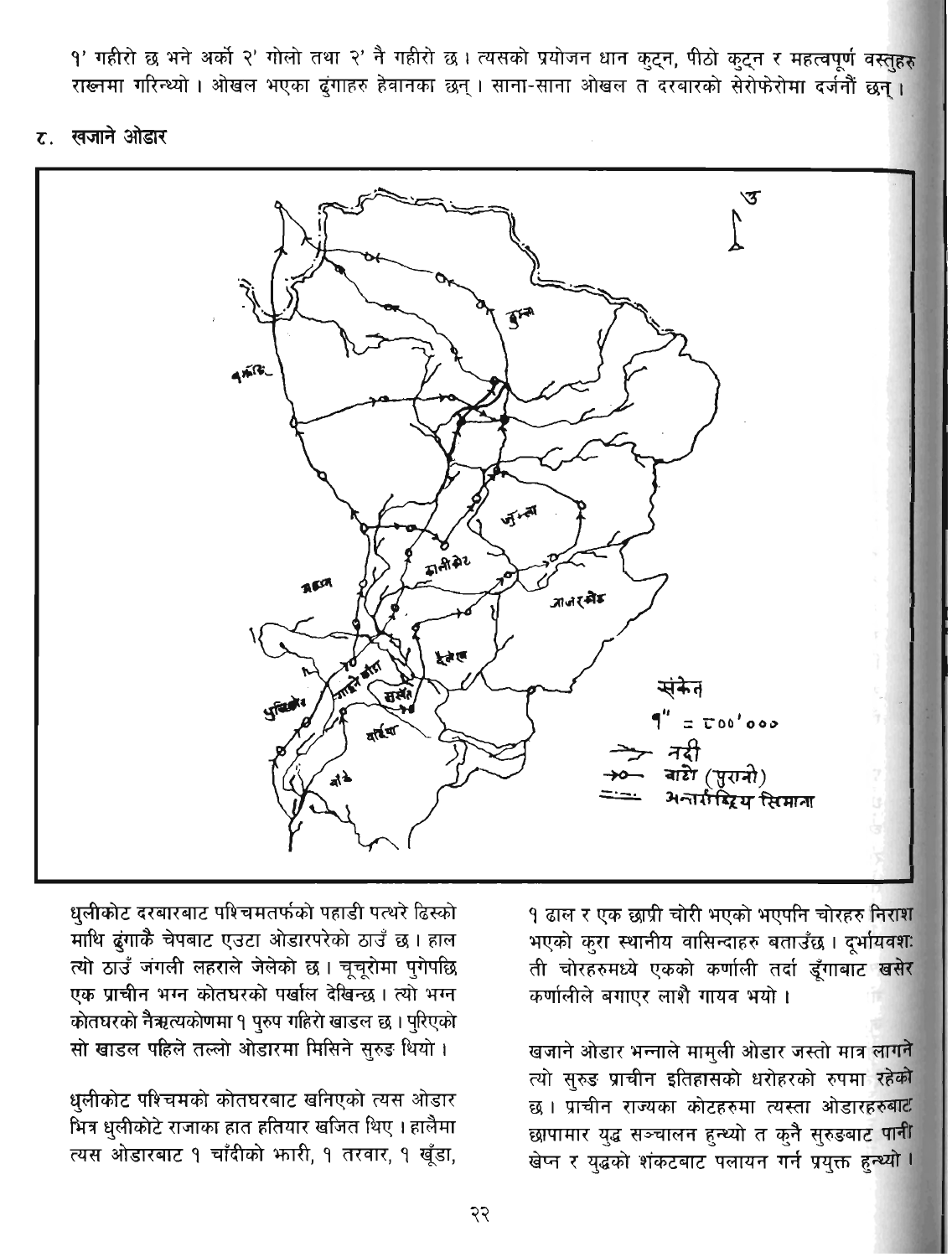उदाहरणको लागि उकुकोट, सडौडकोट, अजयमेरकोट, दीपायल, पांडवगुफा, विलाशपुर दल्लुहाट, काँकेविहार, सुनीकोट र बजेश्वरकोटका प्राचीन सुरुडहरुलाई लिन सकिन्छ। मध्यकालीन सभ्यतामा त्यस्ता सुरुङ तथा ओडारको महत्व सामरिक रुपको रहने कुरा प्राय: कोटहरुमा पाइएबाट स्पप्ट बफिन्छ ।

#### द्यातिसार  $\mathfrak{C}^+$

धलीकोटे राजाले आफ्नो दरबार प्राङगणमा तराईबाट हात्तिखेदा गरी हात्ति समाती धुलीकोटसम्म लगेका थिए । धुलीकोटको दक्षिणतर्फ हात्ति बाँध्ने ढुंगो यथावतै छ । सो ठाउँलाई हात्तिसार भनिन्छ । हात्ति जस्तो जनावर उकालो नचढ्ने हँदा धलीकोटमाथि हात्ति चढाउन् सहज थिएन । तसर्थ घमाउरो बाटो (आजकल गाडीको बाटो बनाए भैं) जस्तै: लम्की - वर्गदाहा - थारुजाला - खारेपानी -आमपानी - चेप्टेढ्ंगो - मेहेलडाँडा - कोल्बोट - धुलीकोट । त्यसैगरी चीसापानीतिरबाट क्रमशः चीसापानी - दानीभीर - थाँक्रेसल्ली - धुलीकोट आदि ठाउँबाट हात्ति हिडुन सक्ने बाटो काटिएको थियो। पछिसम्म पनि धुलीकोटे राजाका दरबारमा पहाडी राजाहरु शीकार तथा हात्तिखेदा गर्न ओइरो लाग्थे। नेपालको एकीकरणपछि २००७ सालसम्म पनि "चीसापानी चौतारिया" कहाँ शीकार गर्न जाने परम्परा यथावतै कायम थियो । हात्तिखेदाको प्रयोजन त्यसै करामा थियो ।

# १०. निशाने दुंगा

धुलीकोट दरबार र खजाने गुफाको बीचमा भञ्ज्याङ परेको छ, जुन ठाउँमा ५ वटा अँगाला भरिका १ पुरुष अग्ला ढुंगाहरु गाडिएका छन् । ती ढुंगालाई निशाने ढुंगा भनिन्छ। धलीकोटे राजा तथा भारादारहरुले चाँदमारी गर्नको निम्ति निशाने ढुंगा गाडिएका हन्थे । ती ढुँगा वरिपरि अनावश्यक मानिसहरु जान निषेध गर्नको लागि पनि निशाने ढंगाको प्रयोजन ठानिन्थ्यो। ती ढुंगाहरु अद्यापि यथावत उभिएकै रुपमा प्राचीन युद्धकालको साक्षि बनेका छन्।

### हात्तिदंगो ११.

धुलकोिट दरबारबाट वायव्यकोणतिर एउटा हात्तिभन्दा ठूलो हात्तिकै जस्तो आकृति परेको द्वंगो छ । पूर्वाभिमुख सो ढुंगो आफै हिड्ने हो कि जस्तो देखिन्छ । राजकाँडा भन्न ठाउँमा रहेको त्पो ढुंगामाथि बसेर फाकट मैदानमा धुलीकोटे राजाले कवाइत र सरायँ हेर्दथे । सो फाकटचौरलाई हटियाचौर पनि भनिन्छ। त्यसबाट सो ठाउँमा हाटबजार रहेको कुरा पुष्ठी हुन्छ । अन्यत्र भूरे राज्यमा भें त्यहाँ पनि बजार थियो ।

# १२. मेल्डाँडा : जालपादेवी मन्दिर

धलीकोटे राजाकी इष्टदेवीको नाम जालपादेवी हो। ती देवीलाई बज्रयोगिनी तथा उग्रतारा पनि भनेको पाइन्छ । धुलीकोट राज्य समुद्ध हुँदा त्यहाँका राजाहरुले आफुनो दरबार प्राङ्गणभन्दा पश्चिमतर्फ भञ्ज्याङमा एउटा मन्दिरको निर्माण गराएका थिए। पुरानो मन्दिर कुन आकृतिको थियो । त्यो करा पत्तो नलागे पनि मौजुद भग्न रुपको नाप १०×१०' र भित्रपट्टि देवीदेवताहरु र विष्णको पनि मूर्ति स्थापित छन्। सो मूर्ति २.५' अग्लो कालो शीलामा क्ँदिएको छ। विष्णुदेखि बाहेक अन्य मूर्तिहरु ट्टेफुटेका छन् । त्यसको रहस्य बभन सकिएको छैन र स्थानीय वासिन्दालाई पनि त्यसबारे जानकारी छैन। हालमा मन्दिरको छानो नभएको चौतर्फी ३' पर्खालमात्र उभिएको छ। सो ठाउँमा हिमाली शीतल र तराईको न्यानो दवै अनुभूति हुन्छ ।

# १३. खेत पोखरी : रानीपोखरी

धुलीकोटे राजदरबार र देवीथानका साथमा निर्माण गरिएका प्राय: भवनहरु ईटाका हनाले त्यहाँ तराईको पूर्णत: प्रभाव रहेको देखिन्छ । त्यो ईटाको माटो फिकेपछि त्यहाँ पोखरी आकारको खाडल बनेकोले त्यही आधारमा खेतपोखरी भनिनुका साथै रानीपोखरी पनि भनियो। आजकल वरिपरिबाट भल र पांगो माटोले पोखरी परिन गएको हँदा स्थानीय मानिसले घैया छर्ने पनि गरेका छन्।

# १४. देवीथान

धुलीकोट दरबार प्राङ्गणभित्रै भग्न देवीको मन्दिर छ । सो मन्दिर पनि ईटाको परखाल छ र छाना फिंगटीको थियो तर हाल भत्केको छ । आजकल पनि गाई बाखाको ग्वालो लागी जानेले मन्दिरको वरिपरि र भित्रपट्टि खोश्रेर पैसा जम्मा गर्ने गर्दछन् । मूर्ति र कलाकृति विहीन सो मन्दिर ज्यादै कलात्मक भएको कुरा स्थानीय वासिन्दाबाट थाहा हुन्छ । मन्दिर २५×४२' घेराभित्र फैलिएको प्राङ्गण पेटीभित्र 90×90' मा मन्दिर निर्मित छ। मन्दिरको परखाल ३' मोटो हुनाले भूईतलासहित ३ तले भएको हुनुपर्छ। त्यहाँ नित्य घोडासैनी ब्राम्हणहरुले पूजा आरती गर्थे । शक्ति र महाकालीको पूजा हुने सो मन्दिरमा विन्द्रासैनी र भैरव स्थापित थिए।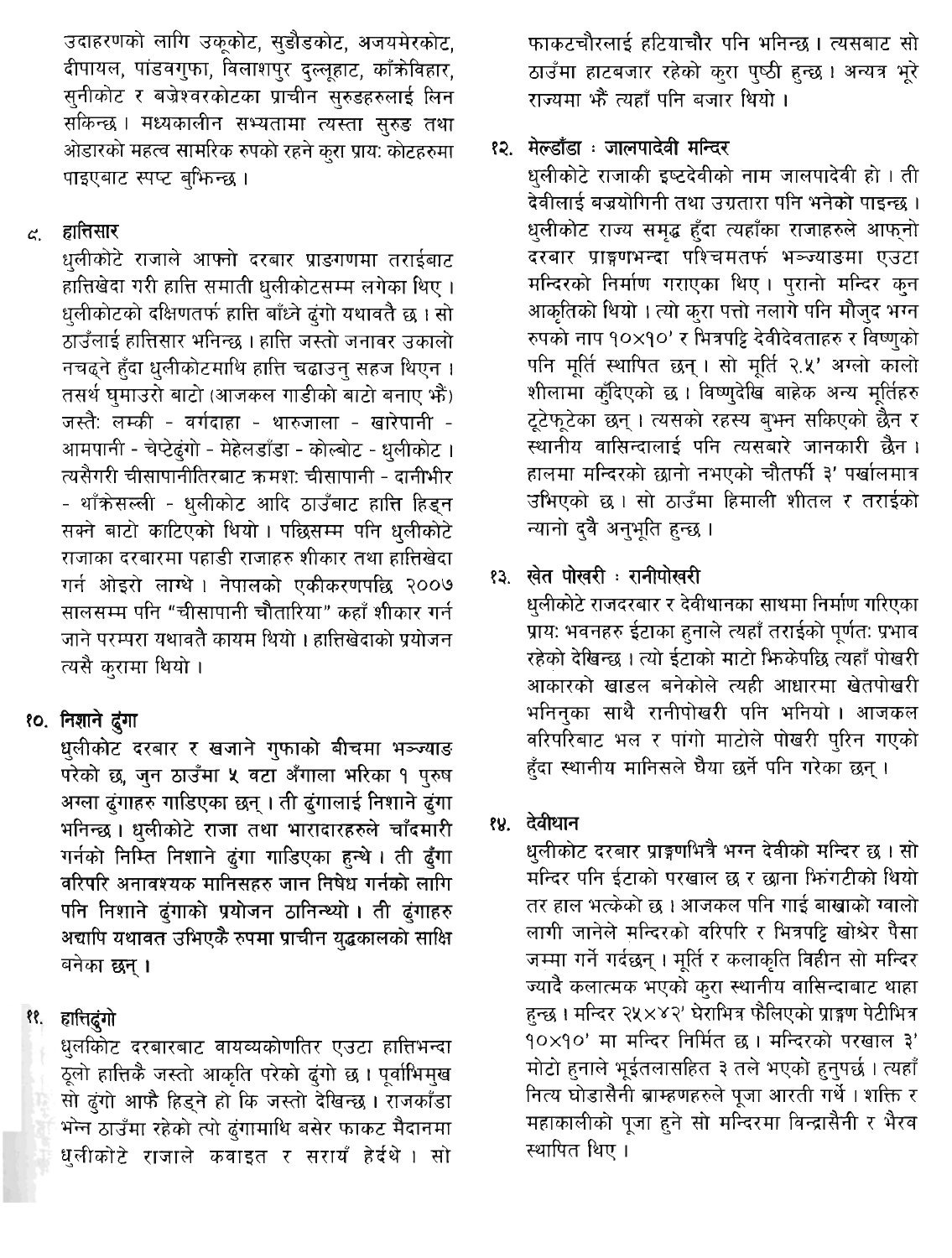# १५. धुलीकोटको किल्ला वस्तुकला

धलीकोट राज्यको दरबारदेखि पूर्वपट्टि एउटा पहाडको धरीमा मैदानी भाग छ जसलाई टँडीखेल भनिन्छ । त्यस मैदानलाई दोहोरो परखालले घेरिएको छ। पर्वदेखि पश्चिमतिर चौडा हँदै गएको ६०'x४०', उत्तर दक्षिण ४० $\times$ २८' फैलिएको छ । त्यस ठाउँलाई किल्ला पनि भनिन्छ जसको आकति आँपका कोया जस्तो छ। किल्लाको बनावट भित्री र बाहिरी गरी दईवटा भन्न मिल्ने प्रकारको छ। बाहिरी किल्लालाई पर्खालभन्दा बाहिरबाट घेराउ जस्तो गरी खाडल खनिएको छ । भित्री किल्लाबाट बाहिरी किल्लाको परखाल ६०' फराकमा छ । त्यसरी विचार गरी हेर्दा ट्रँडिखेलको लम्बाई १२०' देखि ८०' सम्म छ । मैदानी भागबीचमा समथर भएपनि वरिपरि केही पाल्टे (भीरालै) छ ।

धलीकोट किल्लामा ईशान्य र आग्नय कोणबाट भूमिगत (सुरुड़) मार्गबाट मात्र जाने बाटो छ। ५९×८' लम्बाई चौडाई नापका सुरुडहरु हाल उदाङ्गै परेका छन् । खाडलभित्रबाट पनि सरुड हुन यो किल्लाको महत्वपूर्ण पक्ष मानिन्छ ।

धुलीकोट किल्लाका २ सुरुडमध्ये उत्तरी सुरुडबाट पानी र दक्षिणी सरुडबाट खाद्यान्न र हातहतियार भित्र्याइन्थे । उत्तरी सुरुडदेखि २०० मिटर उत्तरमा रानीकुवा पर्दछ । धलीकोट किल्ला पर्खाल कति अग्लो थियो भन्न सकिएको नभएपनि हाल ३×३' अग्लो र चौडाई रहेकोमा उचाई बढ्तै हुँदो हो भन्न सकिने ठाउँ छ । किल्ला निर्माणमा शीप लगाइएकोसुरुङ निर्माणमा रणकुशलता र सामरिक दरदर्शीतालाई ध्यान दिइएको देखिन्छ । किल्ला वरिपरिको खाडल कति गहिरो थियो भन्न नसकिए पनि १२' लामो र ८' गहिरो भएको अनुमान गर्न सकिन्छ। किल्लाको चौदिशामा चियो गर्ने ठाउँहरु थिए।

# १६ कुहिनेघाट (सुनधुने ठाउँ)

धुलीकोटको कुहिनेघाटदेखि चीसापानीसम्म कर्णालीनदीको वेग धीमा भएकोले पुगनपुग ९ किलोमीटरसम्म दुवै तटमा बालुवा चालेर सुन निकाल्ने काम प्राचीनकालदेखि अद्यापि गरिंदै छ । त्यस क्षेत्रमा वैतखेल्न (RAFT) गर्न ज्यादै आनन्ददायक हुन्छ र पौडनु गोहीबाट खतरा। कर्णाली नदी त्यहाँ पश्चिमबाट पूर्वोत्तरतिर बग्छ । त्यही बीचमा कही सुनखानी हुनाले दुवै तटमा कण बग्दा बालुवामा मिली किनारा लाग्दछ। स्थानीय मार्फा र बोटेले सन जम्मा पार्दछन् ।

## १७. गाइनेकॉंडा ः<sup>२</sup>

धलीकोटे राजा बस्ने ठाउँलाई धलीकोट राजकाँडा भन्ने चलन थियो भने राजाका भाइ र भतिजाहरु बस्ने ठाउँलाई गाइनेकाँडा भनिन्थ्यो । ती दवै ठाउँको बीचबाट कर्णाली नदी बग्दछ। धलीकोट भन्दा गाइनेकाँडा उचाईमा छ तापनि धरातल धुलीकोटपट्टि खतराजनक छ । औलोउन्मुलनपछि चीसापानीमा चौतरियाहरुको बस्ती भएको हनाले त्यही आधारबाट उनीहरुलाई "चीसापानी चौतरिया" भनिन्थ्यो । आजकल पनि ठकरी र राणाजीका परिवारमा त्यही शब्दावली प्रचलित छ । पछिका पुस्तामा धुलीकोटे राजा निसन्तान भएका हुनाले धुलीकोटको अधिकार गाडनेकाँडा स्थित चीसापानी चौतरियाका हातमा आउथ्यो । तर विविध कारणले चीसापानी चौतरिया सो सहलियतबाट बञ्चित भएको करा पछि चर्चा गरिने छ ।

# १ट. अपराधी फाल्ने भीर

धलीकोटे राजाले कस्तो न्याय विरुपण गर्दथे भन्ने प्रमाण पाइएको छैन। जघन्य अपराध गरेको प्रमाणित भएका मानिसलाई कोल्था (भाडग्रो थैलो)मा बाँधेर भीरबाट लडाएर मारिन्थ्यो । एक पटक कनै निरपराधीलाई सोही ठाउँबाट लडाउँदा धुलीकोटे राजालाई निसन्तान हुने र राज्य उड्ने श्राप गरेथ्यो भन्ने करा स्थानीय वासिन्दाबाट सनिन्छ। सजायँ कठोर हुनाले अपराध कम हन्थे ।

### १८. बाजथला

धलीकोटे राजाले धलीकोटमा ५ वटा बाज छोप्ने थला थापेका थिए। बाज पार्नका निम्ति दक्षिणतर्फ जालि थाप्ने बीचको चौतारीमा परेवालाई बाँधेर राख्ने र आकासबाट बाजले परेवा फम्टेर दक्षिणतिर उडदा जालमा पर्थ्यो र त्यहाँ बाज समात्ने चलन थियो। त्यो बाज शीकार गर्नमा प्रयोग हुन्थ्यो भने भारततीर लगेर बेच्ने र त्यहाँ मोतीचरा छोप्ने तालिम दिइन्थ्यो । मोतीचरा नीलो रंगको हुने र त्यसले समुद्री पींधबाट शीपी ल्याई मोतीयुक्त शीपी तोडी मोतीलाई सलक्क निल्दथ्यो । त्यो चरा छोपेपछि त्यसका पेटबाट मोती फिकेर चराको मासु बाजलाई दिइन्थ्यो ।

# २०. गादीचौतारा

धुलीकोट राज्यमा नयाँ राजालाई राज्याभिषेक गराउँदा गादी चौतारामा सजाएर जनताका माफमा समारोह गरिन्थ्यो । राज्यमा पर्न आएका मुद्दा मामिला, भैँ भन्गडा,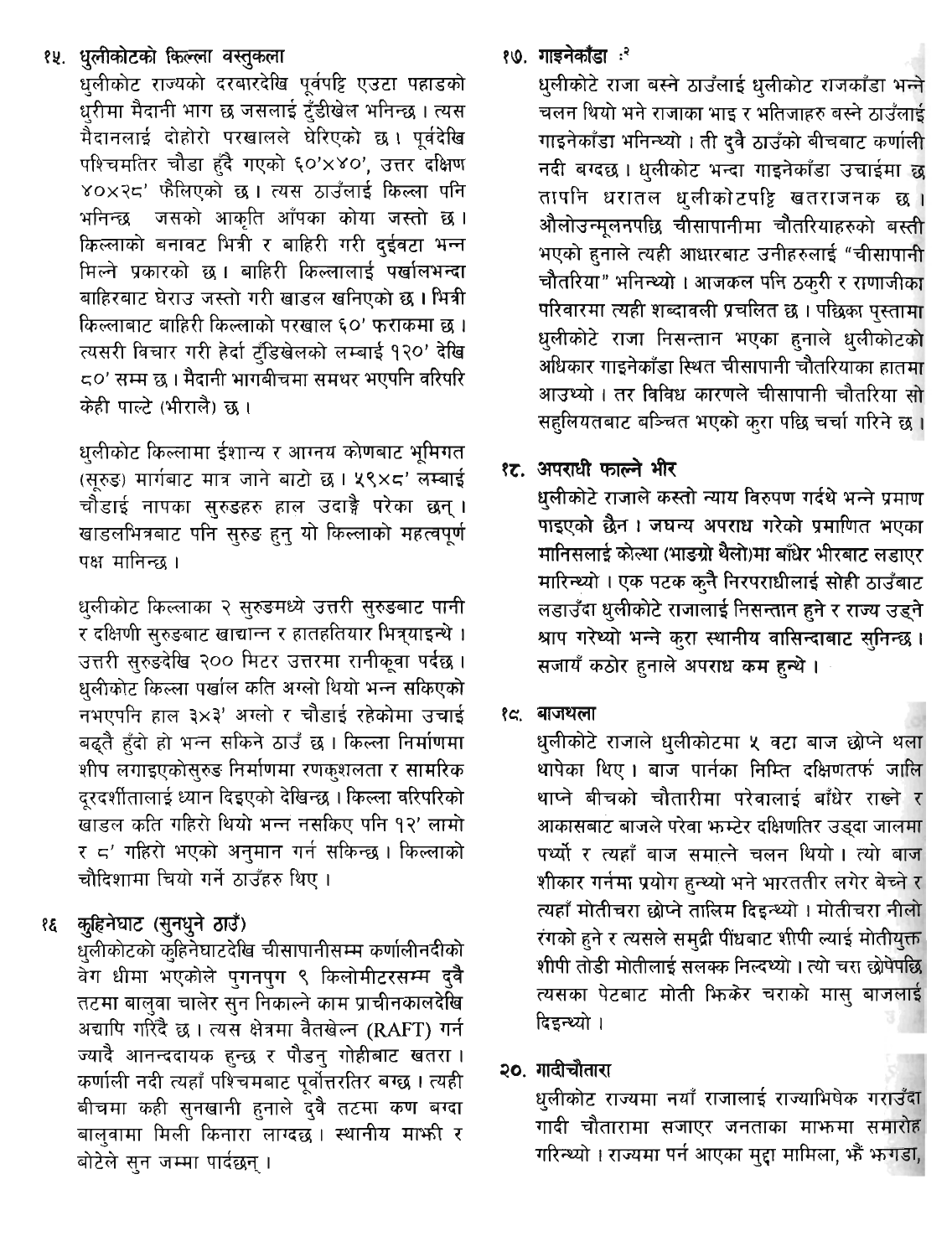न्याय अन्याय जस्ता कुराको विवेचना गर्नुपर्दा राजाले गर्दा चौतारामा बसेर फैसला सुनाउँथे।

आजकल गादी चौताराका राम्राराम्रा छपनीहरु त्यहाँबाट अन्यत्रै लगेबाट नमिल्दा ढुंगा र माटाको ढिस्को मात्र शेष रहेको छ। त्यत्ति ढिस्कोमात्र धलीकोटे राजाको गद्दी चौताराको सम्भन्ना भएको गराएको छ। गादी चौताराको परम्परा जुम्ला दुल्लू दैलेख राज्यबाट आएको अनुमान गर्नुपर्ने हुन्छ । गादी चौताराले राजा, राजपरम्परा, राजगद्दी, राज्यारोहण, राज्याभिषेक र राजकीय कर्तव्यको संकेत गर्दछ ।

### धुलीकोट राज्यक्षेत्र (चौकिल्ला)

धलीकोट राज्य अन्तर्गत १२ गाउँ डाँडादरा (खण्ड), १२ वण्डाल (कर्णाली नदीका दुवैतटवर्ति क्षेत्र) १२ मल्लवारा तथा ८ तप्पा (बर्दिया) पर्दथे । ती ८ तप्पाहरु निम्नानुसार हुन्।'

- १. भौरा तप्पाका ११ गाउँ (राजापुर, नङ्गापुर, खरानीपुर, पातापहाड, भीम्पुर, खैरीचन्दनपुर, मनाउँ, पशुपतिनगर, मानपुर, टप्रा, बाँशगढी)।
- २. पट्वातप्पा (सूर्यपट्वा, ठाकुरद्वार, भूरीगाउँ र मनुवाको केही भाग) ।
- ३. मडेरा तप्पा (शिवपुर, न्यौलापुर, बग्नाहा र ढोढरी) ।
- ४. पदनाहातप्पा (पदनाहा, बनियाबाहाड, धँदरवार र मगरागढी) ।
- ५. रजहटतप्पा (मोतीपुर, वेलवा, मम्मदपुर, मथुराहरद्वार र खैरापुर) ।
- ६. छितपकरियातप्पा (गुलरिया, मुम्मदपुरको आधा, मटेरिया र कोठिया) ।
- ७. फेनातप्पा (मगरागढी र धँधवारका आधा आधा खण्ड)।
- जमनी) ।

धुलीकोट राज्यको विस्तार पूर्वमा सिम्लेपानी, तेलपानी, पाखापानी, बाँसपानी, मुन्नामकाँडा र धनुवाँसे हुँदै डुड्वानदीसम्म थियो। त्यसैगरी दक्षिणतर्फ मथराहरद्वारदेखि भारतको लखिमपर जिल्ला, रानीगञ्ज र अमीलिया जस्ता उर्वर क्षेत्रसम्म विस्तारित थियो । यसको उत्तरमा सिम्लेपानी, सुर्खेतखाल्टो, तरङ्गा भेरीनदीको साँध थियो भने पश्चिमपट्टि धुधुरपानी, गुटू, कोटगाउँ, बाँफविसौनी, बेतान, लगाम र बलाँता (अछाम) सम्म पसारिएको थियो ।\*

### स्थापनाकाल

धलीकोट राज्यको स्थापनाकाल सम्बन्धमा स्पष्टसँग जानकारी .<br>पाइएको छैन । माथिकै प्रशंगवश यसको स्थापना बढीबिस वर्ष पहिले भएको कुरा पुनः सम्भन्नपुर्ने देखिन्छ । सदरपश्चिमाञ्चलीय भाषिका अनुसार बढीबिस शब्दले २०x२०=४०० जनाउँछ। तसर्थ वि.सं. १९९०-४००=१५९० ताका धलीकोट राज्यस्थापना भएको मानिएको छ। लगभग गण्डकी र कर्णाली प्रश्रवण क्षेत्रमा यही घडिमा भूरे राज्यहरुको स्थापना कमसँग मिल्दो हुनाले पनि बूढाहरुको कुरामा सहमति गर्ने ठाउँ रहेको छ। पछि प्राप्त प्रमाणले पूष्ठी नगर्दासम्म यही मानक राख्नुपर्ने स्थिति परेको छ।

## आदिवासी र राजवंश

धुलीकोट राज्य आवाद गर्नेहरुमा खसमगर र थारुहरुकै बाहुल्य थियो र कालान्तरमा आले, मास्की, सिजा, गुरुङ्ग पनि थपिए। खसहरुमा सावद, वण्डालक्षेत्रमा मलाहा, पहाडमा बूढा, चलाउने, जप्रेल, सामन्तहरु थिए भने रावल, मुढभरी, घोडासैनी, बफगाई र निरौलाहरु पनि गनिन्छन् । बर्दिया र कैलाली भरमा घना अटक जंगल हुनाले ४ कोशतल्ला खण्डमा थारुको वस्ती थिए।

धुलीकोट राज्यको राजवंश दुल्लु, दैलेख राजवंशकै शाखा हो । दल्लू राज्यको स्थापनाकाल वि.सं. १४५३ मा भएको हो । त्यहाँका पहिला राजा मनैवम्म हुन् । राजा मलैवम्मका जेठा छोरा (रौतेला) सुमेरुवम्मले दुल्लुराज्य अंश (आँसो) पाए। कान्छा संसारवम्मले भने दैलेख । उनै संसारवम्मका छोराहरु श्रीवम्म र जितारीवम्म भए। ती कान्छा जितारीवम्मलाई धुलीकोटमा अंश दिंदा छुट्टै राज्य भयो । तर जितारीवम्म दैलेखमै बसेका हुँदा उनका छोरा प्रभात रायलाई सर्वप्रथम धुलीकोट पठाइयो । त्यसैले उनलाई (राया=राजा) राजा भनियो । त्यसपछि नेपालको एकीकरणसम्मको वंशावली यसप्रकार छ।'

- प्रभात राय (अनुमानित १५९० वि.सं.) धुलीकोट ۹. राज्यस्थापनां गर्ने) ।
- दामोदरराय २.
- धर्मराय ₹.
- अजपति राय Χ.
- Х.
- जजपति राय ६. नरपति राय  $\overline{a}$ .

 $92.$ 

- 
- शिउमल राय 90.
	- देवसिंह राय
		-
- सर्ति राय  $\delta$
- उजित राय (वि.सं.१८४६)। ٩ξ.
- गजपति राय
- भूपति राय ৩.
- कर्णपति राय ९ $\mathcal{L}$
- ११. भीउमल राय
- <u>१३. दलजीत राय</u>
- १५. कशल राय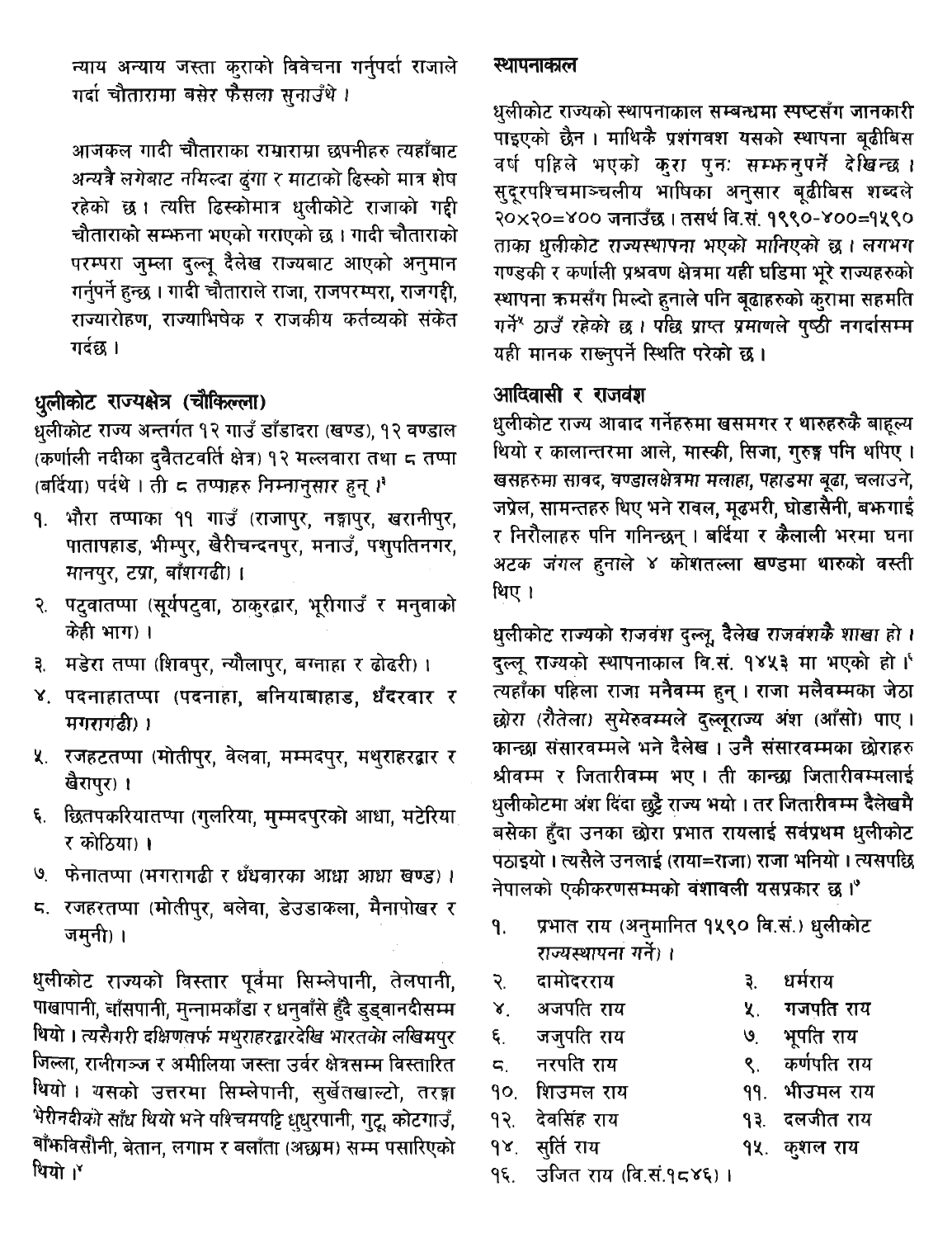वि.सं. १५९० देखि १८४६ को नेपालको एकीकरण कालसम्म २५६ वर्ष जति धुलीकोट राज्य स्वतन्त्र रहेको र सरदर एक राजाले १६ वर्ष राज्य गरेको बुभनुपर्ने भएको छ। जस्तो कि १८४६-१५९० = २५६ / १६÷२५६=१६ वर्ष राज्यकाल प्रति व्यक्ति । क्**नै राजाको राज्यकाल अलि बढ्**ता र क्**नै अलि** कम भएर पनि पृथक विवरण प्राप्त नभएसम्म सरदरमा १६ वर्ष राज्यकाल हुन गयो।

# नेपालको एकीकरणपछिको धुलीकोट राज्य

नेपालको एकीकरण पूर्व धुलीकोट राज्यमा १६ वटा राजाहरुले राज्य गरेका थिए । राजा उजित रायका राज्यकालमा नेपाली सेना पश्चिमतर्फ बढीरहेको थियो। त्यसैबेला दैलेख, प्युठान, दाङ, छिल्ली तथा धलीकोट राज्यहरुले एकमत गरी नेपाली सेनाको मुकाविला गर्ने निर्णय गऱ्यो । जुम्लामाथि नेपालको अधिकार भएपछि नेपाली सेनाले दुल्लू तथा दैलेख विजय गर्न हिड्यो। दल्लूका राजा उत्तम शाही थिए भने दैलेखमा कर्णशाही।'5 दैलेखको विलाशपुरमा ठूलो युद्ध भयो र दैलेखी राजा कर्णशाहीले भागेर ज्यान बचाए। त्यसपछि नेपाली सेना दल्लूतिर बढ्यो । दल्लूका राजा उत्तमशाह?ी सहित सारा जनता घर छोडी वनमा लक्न गए। नेपाली सेनासँग आत्मसमर्पण गरेपनि कुनै हानि नहुने कुरा नेपाली सेनानायकले प्रचार गर्न थाले । त्यसपछि त्यस भेकका मानिस नेपाली सेनासाम आए । त्यहाँका राजा उत्तिम शाहीले नेपाली सेनालाई सहयोग गर्ने वचनबद्धता देखाई आश्रित सन्धि गरे। वि.सं. १८४६ कार्तिक २१ गते दल्लु नेपालको अधिनमा आयो ।

दुल्लू र दैलेखमा नेपालको अधिकार हुनुपूर्व सुरखेततिर नेपाली सेना बढ्यो । सुरखेतमा दैलेख र धुलीकोटको संयुक्त सेनाले नेपाली सेनाको मुकाविला गऱ्यो। कालु पाण्डेको नेतृत्वमा गएको त्यो सेनाले वाइसीको संयुक्त सेनालाई सुरखेतमा पराजीत गऱ्यो । धलीकोट राज्य अन्तर्गत सुरखेत परेकोले धलीकोट नेपालसँग त्यही पराजीत भएका कारणबाट नेपालमा मिल्न गयो । वि.सं. १८४६ असोजमा धुलीकोट राज्य नेपालमा विलय भएको थियो। (९) धलीकोटमाथि नेपाल सरकारको अधिकार भएपछि त्यहाँका राजा भारतको भजनी भन्ने ठाउँमा गएर बस्न थाले । त्यसपछिको वंशावली यसप्रकार छ ।

- जयगति शाही (राया ?)  $99.$
- बद्री शाही (राया ?)  $95.$
- भूपनारायण शाही (राया ?)  $98.$
- जयबहादर शाही (राया ?)  $20.$
- नरनारायण शाही (राया ?)  $-59.$
- कर्णवीर राया २२.
- जयमलविकम सिंह राया (१८९४) २३.
- कलराजसिंह राया २४.
- जगतमानसिंह राया २५.
- राजा नरेन्द्रविक्रम राया (निसंतान) २६. (उनीपछि केही वर्ष उनकी रानी पध्मकुमारीले राज्य थामिन) ।

माथि उल्लेख गरिएका क्रम १७ देखि २१ सम्मका ५ वटा धुलीकोटे राजाका सन्ततिका नाम प्रा.डा. रामनिवास पाण्डेले उल्लेख गर्नुभएको हो। (१०) त्यसैगरी कम २२ देखि २६ सम्मको नामावली सोही वंशका श्री खडुगविकम र कृष्णविक्रम शाहहरुबाट प्राप्त भएको हो । वर्तमानकालमा धुलीकोट राज्यका राजाका सन्ततिहरु बाँके, बर्दिया, कैलाली, कञ्चनपुर र सुर्खेततिर बसोबास गर्दैछन् । त्यस वंशका विभिन्न व्यक्तिहरुलाई बेलाबेलामा नेपाल सरकारले प्रदान गरेका र धुलीकोटे राजाहरुले र रानीहरुले प्रदान गरेका कागजप्रमाणका आधारमा उनीहरुको यथार्थ स्थितिबारेमा प्रकाश पारिने छ ।

धुलीकोटे राजाहरु गर्मी महिनामा धुलीकोट दरबारमा र जाडोमा कैलाली शतिघाट भन्ने ठाउँमा बस्तथे। वर्तमानकालको शतिघाटनेर भएको शतिको मन्दिर र त्यसैसँग जोडिएको पध्मप्रकाशेश्वर महादेवस्थान भन्दा आधा किलोमिटर दक्षिणपट्टि धुलीकोटे राजाको विशाल दरबार थियो। पुरानो दरबारको भग्न ढीस्को अभै बाँकी छ। सो दरबार २००० सालसम्म खड़ा थियो। रेखदेख नहुँदा २००५ सालमा सो दरबार ढलेको हो। त्यो दरबार कसले बनाए भन्ने करा स्पष्टसँग थाहा पाइएको छैन। त्यस्तै धलीकोट राजकाँडामा पनि दरबारको निर्माण कसका पालामा भयो स्पष्ट भन्न गाढो छ ।

धुलीकोट राजदरबारमा बाहिरबाट भेट्न जाने र फर्कने मानिसको धुइरो लाग्दथ्यो । तर ती सबैलाई धुलीकोट दरबारको बनोट कस्तो थियो भन्ने थाहा हुदैनथ्यो । कतिपय समयमा दरबार भित्र पसेका राजपरिवारका सदस्यहरु त्यतैबाट लोप भएका प्रशंग वडा रोचक छन्। (11) राजा बस्न्ज्यालसम्म धुलीकोट राज्यको बडो चलहपलह हुन्थ्यो । पछि त्यो ठाउँ निर्जन खण्डहर को रुपमा परिणत भएको भयै छ । त्यस्तो ऐतिहासिक स्थानलाई पर्यटकीय क्षेत्रको रुपमा विकास गर्न सकिन्छ ।

वि.सं. १८१४-१६ को नेपाल-अंग्रेज युद्धमा तराईको मध्ये रापतीदेखि महाकालीबीचको समथर खण्ड नेपालले गुमायो। त्यसरी तराईको भाग नेपालबाट गुमेको हुनाले धुलीकोटे राजाहरु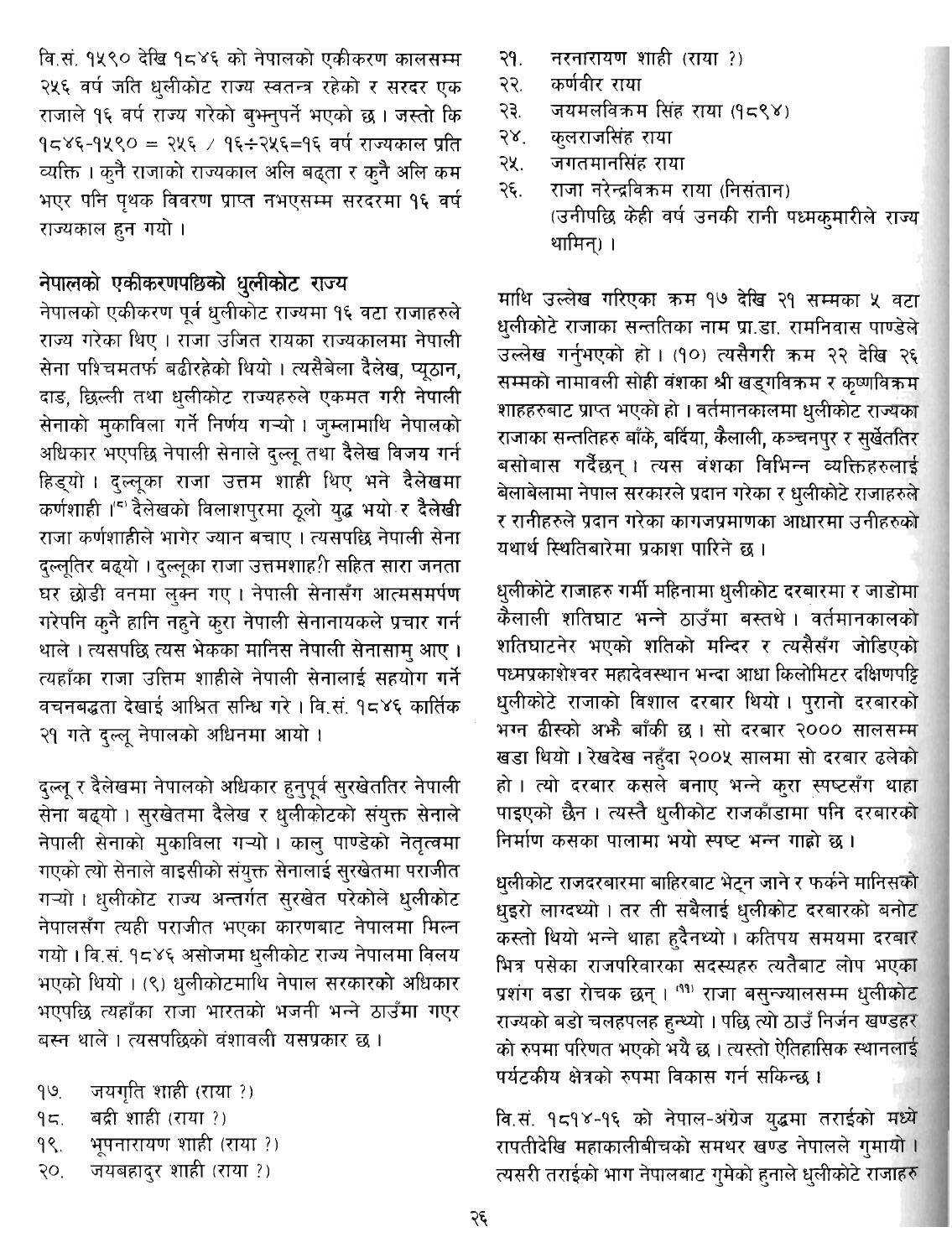बस्तथे । उनलाई डाँडादरा धनरास गाउँको फलामखानी फिक्ने ठेक्का दिइएको थियो। ती चौतरियाले सोही काम अगाडि बढाउन वालासिंह बोगटीलाई वार्षिक रु. ५/- मा ठेक्का दिएका थिए। त्यो ठेक्काको रकम रु. ५/- बाट धलीकोटमा खनिज श्रोत अन्य ठाउँमा पनि रहेको भालक मिल्दछ ।धलीकोटे राजाले आफ्ना भाइहरुलाई राज्य प्रशासनका हाल हुकुम र ठेक्का, इजारामा पनि सकृय सहभागी गराएको प्रमाणित हुन्छ । वि.सं. १९२१ मा उनै कलराजासिंह रायाले वालसिंह वोगटीलाई डाँडादराको धनरास गाउँमा पर्ने १३० मरी खेत मानाचामल स्वरुप प्राप्त भएकोमा वर्षेनी ९२ मरीधान भर्ने ठेक्का गरी अह्राए पराएको काममा रुजरहने रुक्का गरिदिएका थिए।

वि.सं. १९२६ फागुनसुदि १५ रोज ५ मा श्री ३ जंगबहादुर राणाले धुलीकोटे राजा कुलराजसिंह रायाको नाउँमा श्री बंडाली देवतालाई नित्य नैमित्यिक पूजा र पर्वपर्वका पूजा गर्न दिएको गठीमा त्रिखण्डीकर लगाई गठीका ठेकदारले टैटंटा गर्दा सो त्रिखण्डीकर बण्डाली देवताका नाउँमा रहेकोले नलिन भन्ने आदेश गरेका छन्। त्यस दरबन्दीमा रेचगाउँ, प्रचमा गाउँ, साल्मागाउँ र धनास गाउँमा बण्डाली देवताको जमीनमाथि त्रिखण्डीकर नलगाउने भन्ने र गठीयारलाई सो कर माफ गरिएको पाइन्छ ।

राजा कुलराजसिंह रायाले आफुनो शासनकालमा धलीकोटेमा विन्द्रासैनी (विन्धवासिनी?) तथा भैरवलाई इष्टदेवता मान्दथे । उनका छोरा जगतमानसिंह राया बाबको शेषपछि धलीकोटे राजा भए । उनका पनि छोरा जेठा नरेन्द्रविक्रम रायाका पालामा धुलीकोट राज्यमा महत्वपूर्ण कार्यहरु भए । उदाहरणको लागि शतिघाटको शिवालय जीर्णोद्धारलाई लिन सकिन्छ । उनकी जेठी महारानीको नाउँ चन्द्राकुमारी सिंघाईका राजाकी छोरी थिइन् । उनी निसन्तान भएकीले दोश्रो विवाहकी रानी भैरवनरसिंह राणाकी छोरी थिइन् । तर उनीतिरबाट पनि सन्तान हुने लक्षण नदेख्दा राजा नरेन्द्रविक्रमसिंह राया आफनो ससराली काठमाडौंबाट सिंघाई जान भनी तराईको बाटो लागे। उनी सिंधाई जानको लक्ष्य जेठानकी छोरी विवाहका लागि माग्न थियो। तर दैवको तारतम्यले वि.सं.१९६५ पछि र १९६९ पहिल्यै हैजा लागेर राजा नरेन्द्रविक्रमसिंह रायाको निसन्तान अवस्थामा मृत्यु हुन गयो।

वि.सं. १९६९ मा राजा नरेन्द्रविक्रमसिंह रायाकी कान्छी रानी पद्यम कमारीले धनसिंह बोगटी र कुलसिंह बोगटीलाई हलबन्दी र सालवसालको मानाचावल माफीको कागज गरेको पाइन्छ ।

भागेर गएपछिको बसोबास क्षेत्र लखिमपुर पनि भारतीय भूभाग मानियो । त्यसपछि पुगनपुग एक शताबदी उनीहरु त्यहीं बसे । वि.सं. १९११-१२ मा नेपाल भोट युद्धताका धुलीकोटे राजाले नेपाललाई मरमद्दत प्ऱ्याएका थिए। त्यसैबेलादेखि धुलीकोटे राजपरिवार नेपालमा बसोबास गर्न थाले । श्री ३ जङ्गबहादर राणाले धलीकोटे राजाको नाजुक स्थितिप्रति विचार गर्न थालेको बक्रिन्छ। वि.सं. १९१४ मा लखनउको लूटपछि श्री ३ जङ्गबहादरको स्थिति सध्यो। वि.सं. १९१७ मा अंग्रेजहरुले श्री ३ जङ्गलाई वि.सं १८७३ मा गुमेको रापतीपश्चिम महाकालीपूर्वको समतल भभाग फिर्ता गरे। त्यस भभागलाई नयाँ नेपाल भन्न धालियो । बाँके, बर्दिया, कैलाली र कञ्चनपुर जस्ता क्षेत्रमा श्री ३ जङ्गले आवाद गराउन विर्ता दिन थाले ।<sup>(१२)</sup> त्यसपछि श्री ३ जङ्गले नयाँ मुलुकमा वर्षेनीजसो शीकार गर्न जान थाले ।

वि.सं. १९१८ सालमा श्री ३ जङ्गले नयाँ मुलुकको शीकारमा जाँदा सवारी शिवीरमा नित्य हाँजिर हुनेहरुको रोलकक्रममा धलीकोटे राजाका सन्तानलाई पनि राखे । त्यस मौकामा धलीकोटे राजा कसराजसिंह रायालाई जङ्गबहादरले ज्यादै निगरानी राख्न लगाएका थिए । धलीकोटे राजाले सो शीकार सवारी शिवीरमा तनमनले श्री ३ जङ्गको सेवा, सत्कार, स्वागत र रखवारी गर्न सके। राजा कुलराजसिंह रायाले नित्य सेवा गरेकोबाट ज्यादै प्रसन्न भएर श्री ३ जङ्गले कञ्चनपुरको मल्लवारातप्पा सुद्दिमले वारामध्ये ११ मौजा तथा कलवारी गौडी सालवसाल भत्ताको खर्च भनी कैलाली जिल्ला भरको अधिकार प्रदान गरेको थिए ।<sup>१३)</sup>

वि.सं. १९२० को शीकारमा पनि धुलीकोटे राजाले राम्ररी मरमद्दत पुऱ्याएका हुँदा वि.सं. १९२५ देखि लागू हुनेगरी जिल्लादल्लमध्ये डाँडादराको पातालखेाला रानीघाटदेखि पश्चिम, कचालीभोरादेखि उत्तर, तालागाउँदेखि पूर्व, कोलीमोरादेखि दक्षिण अन्तरमा पर्ने खेतपाखाको १९२० सालसम्मको उठतीमा ठेक्का गरी ४२८॥।३ /॥१ राज्य प्रदान गरे । त्यसपछि पनि विर्तावितलप गरी त्यसभित्रको पैदवार, रकमकलम, मारिमेटी अंक, अपताली, दण्ड, इजारा, हाजिर, चाकचक्कुई समेतको मानाचावलजानी भोगगर्न भनी रुक्का प्रदान गरेका थिए। <sup>989</sup> त्यसरी पुरानो धुलीकोट राज्यफिर्ता पाएपछिका धुलीकोटे राजा र रानीका नाउँबाट प्रशस्त लिखित कागज प्राप्त भएका छन् । यस प्रशंगमा राज्यभरका ठेक इजारा तथा रैतीहरु र चौतरियाहरुको स्थितिबारे पनि विचार गर्नपर्ने देखिएको छ ।<sup>(१४)</sup>

धुलीकोटे राजा कुलराजसिंह रायाका भाई चौतरिया पुरन्धरासिंह राया धुलीकोटदेखि पूर्वकर्णालीनदी पारी गाइनेकाँडा भन्ने ठाउँमा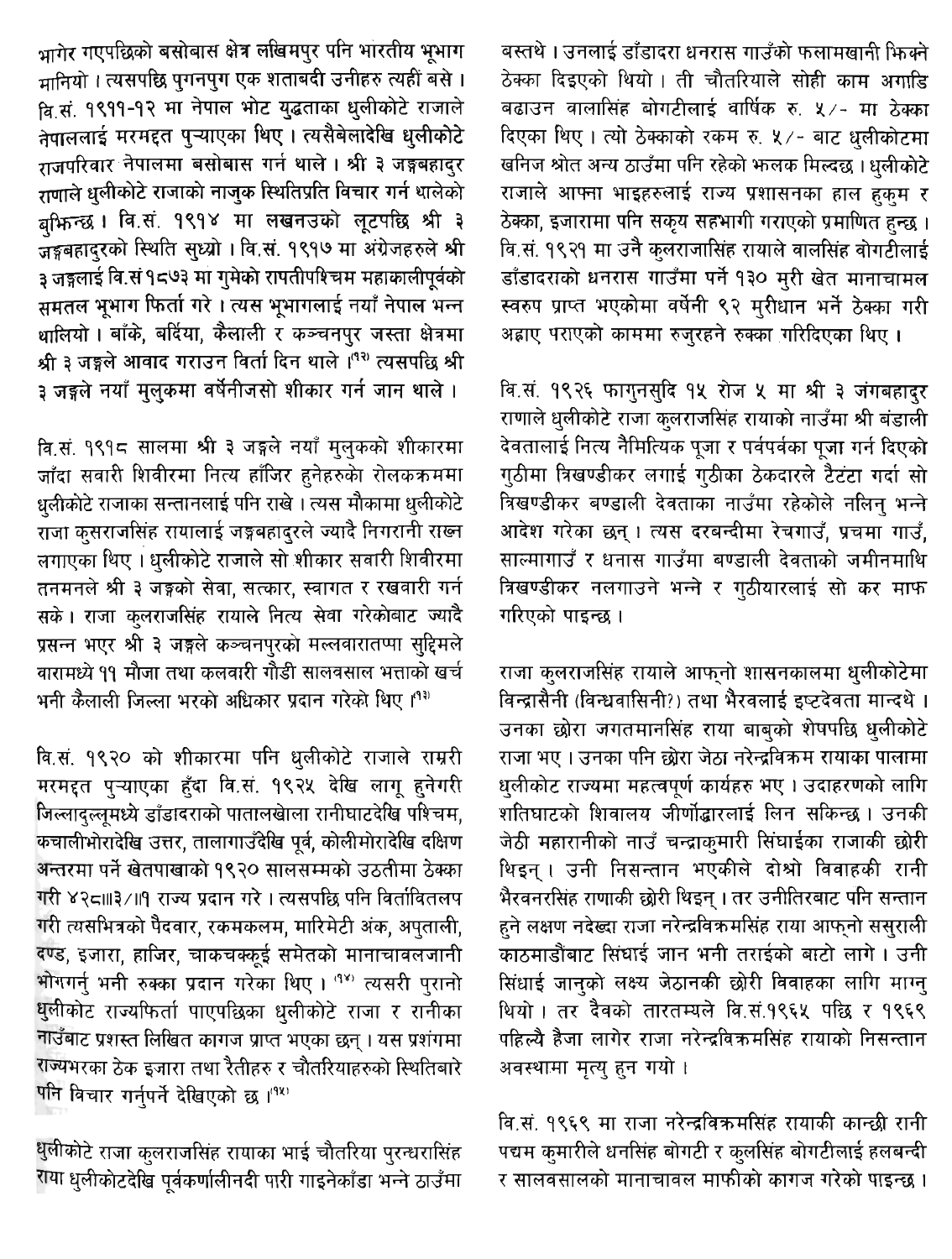आफ्ना भाइहरुलाई पनि लखिमपुर, रानीगञ्ज, मोहना, त्रिकूनीया, इमिलियासम्म अंशबण्डा गरिदिएका प्रमाणहरु पाइएका छन्। खासगरी चौतरियाहरुको बस्ती गाइनेकाँडामा थियो र अन्यत्रमा जमीन । उनीहरुपछि चीसापानी कर्णालीको छेउ बस्न थालेको कुरा तत्कालीन उखान र तुक्काले पनि निर्देशन गर्दछ ।<sup>(१७)</sup> श्री ३ जङ्गबहादसर राणाले धुलीकोट राज्य थामीदिएपछि पनि अर्को उखान बनेको छ।(15)

धुलीकोट राज्यका चीसापानी चौतरियाहरुलाई डाँडादराको राज्य मल्लवारा भजनीतप्पा भोग गर्ने लालमोहर पनि गरिएको थियो। सो राज्यअर्न्तत बदरिया बगैंचा पनि पर्ने हुँदा त्यही आधारमा जिल्लाकै नाम बर्दिया भएको बुफिन्छ । बदरिया बगैचाभित्र पद्नाहा देवताको अस्थान थियो जहा भव्य मेला लाग्दथ्यो। सुँगरमाला जानेबाटोको पहाडी फेदीमा एउटा प्राचीन कुवा (वापि-नाउलों) छ जहाँबाट जाडो मौसममा धुलीकोटे राजाहरुले पानी पिउँथे। बर्दिया स्थित चीसापानी राष्ट्रिय निक्ञ्जभित्र पर्ने गाइने काँडा भन्दा दक्षिणतिर पनि एउटा प्राचीन कुवा (नाउली) छ जन बाटैमा पर्दछ । पत्थरले निर्मित सो नाउलीको दक्षिणी समथर घाँचमा एउटा पुरानो पोखरी छ जसलाई दानुवाताल भनिन्छ । सो ताल र नाउलीकाबीचमा प्राचीन खण्डहर छ। पहिले त्यहाँका दंगाहरुमा बुद्धका मूर्ति क्वैदएका देखिन्थे । कुनै ठाउँमा शिवलिङ्ग थिए त कुनै भत्केका देवलहरु पनि थिए । कुनै भवनभित्र पुराना खियापरेका हातहतियार पाइएका छन् । बूढापाकाको भनाईमा त्यहाँ पहिले दानुवा ( दानव-राक्षस) वस्तथ्यो र त्यो पोखरीको पानीमा आफ्ना लट्टा धुन्थ्यो । त्यसैले सो पोखरीलाई दान्**वा ताल भनेको हो** । <sup>तरु</sup> भनिन्छ दानुवाताल वरपर कतै प्रशस्त सुनगाढेको छ भन्ने करा पनि धलीकोटका बूढापाकाहरु भन्दै छन्।

धुलीकोटे राजा नरेन्द्रविक्रमसिंह राया जीवित हुँदासम्म उनका सबैपरिवार कहिले राति त कहिले धुलीकोटमा मौसम अनुसार बस्तथे । वि.सं. १९६५ पछि उनको निसन्तान अवस्थामा मृत्य् भएपछि धुलीकोट राज्यको अधिकार उनकी कान्छीरानी पद्यकुमारीका नाउँबाट चल्न थाल्यो। जेठी रानी चन्द्रकुमारी देवी राजाका साथ शति हुँदा उनैका संस्मरणमा शति मन्दिर निर्मित भयो भने कर्णालीको सो घाटलाई सत्तिघाट भन्न थालियो । रानी पद्यकुमारीले श्री नरेन्द्र पद्य प्रकाशेश्वर मन्दिरमा ५० धार्नीको घण्ट अर्पण गरिन् ।<sup>२०</sup> त्यसै नापको घण्ट धुलीकोटे चौतरियाहरुले गाइने काँडा भैरवथान कुलदेउतालाई चढाए । भनिन्छ, शतिघाटको घण्ट र गाइनेकाँडा घण्टको आवाज आपसमा सुनिन्थ्यो । तर गाइने काँडाको घण्टा वेकम्मा भई फूटेकोले बजाउँन नमिल्ने अवस्था छ।

सो कागजमा वि.सं. १८९४ मा श्री १ महाराजाधिराजबाट धुलीकोटे राजालाई धुलीकोट डाँडादरा मध्ये पर्ने धनरास गाउँ र लिम गाउँको १३० मुरीखेत राजा जयमलविकमसिंह रायालाई हलवन्दी मानाचावलस्वरुप प्रदान गरिएको व्यहोरा पनि उल्लेख छ । सो कागजका अनुसार राजा नरेन्द्रविक्रमको मृत्यु भइसकेको र रानी पद्यकुमारीले राज्यको कार्य सञ्चालन गरेको बुफिन्छ । रानी पद्यकुमारीदेवीले धलीकोट राज्य सञ्चालन गर्न थालेपनि पहिलेबाट गठित धुलीकोट राज्यकचहरी सकृय रहेको पाइन्छ । तसर्थ रानीले सो राज्यकचहरीलाई सान्नीका पश्चिम कर्णाली लगायत पूर्वतर्फका जमीन भित्रका सबै भोतापोता, सन्धवाई, हलवन्दी, रैरकम, मानाचवाल, ठेक्कापट्टा, इजारा, दण्डक्ण्ड र तजविज गर्ने अधिकार प्रदान गरेकी थिइन। सो तजविज गर्नेहरुमा १८ मौजाका मुखियाहरुको दरबन्दी यसप्रकार थियो ।

| ٩.                          | धनरास      | मोजाका              | मुखियाहरु         | बोगटीबम्म               |
|-----------------------------|------------|---------------------|-------------------|-------------------------|
| २.                          | नेटाकाँडा  | ŋ                   | ,,                | "                       |
| ३.                          | पुछुमा     | Ħ                   | Ħ                 | बुढाक्षेत्री            |
| Χ.                          | रेक्चा     | n                   | n                 | उपाध्याय                |
|                             |            |                     |                   | घोडासैनी जोशी           |
| ५.                          | खापाडी     | Ħ                   | n                 | थापाक्षेत्री            |
| ६.                          | कूवा       | "                   | n                 | उपाध्याय जोशी           |
| $\mathcal{O}_{\mathcal{L}}$ | साल्म      | "                   | n                 | बढाक्षेत्री             |
| ς.                          | खप्द       | $\boldsymbol{\eta}$ | ,,                | थापाक्षेत्री            |
| ९.                          | चिउरी      | Ħ                   | D                 | बथक (लूलक्षत्री)        |
| 90.                         | धनबोट      | "                   | н                 | काँश्येवथक(लूल क्षत्री) |
| 99.                         | बुढाबारे   | 33                  | n                 | बुढाक्षेत्री            |
| 93.                         | सालकोट     | Ħ                   | Ħ                 | रावलक्षत्री             |
| 93.                         | हाँसेगाउँ  | ,,                  | n                 | शाहीठकुरी               |
| 98.                         | नयावन      | J)                  | n                 | 'n                      |
| ٩ķ.                         | पोखरीकाँडा | 33                  | $^{\prime\prime}$ |                         |
| ۹६.                         | लखरपाटा    | Ħ                   | n                 | रानामगर                 |
| <u>૧७. - </u>               | लाटीकॉडा   | ø                   | 17                | जैशी ब्राम्हण           |
|                             |            |                     |                   | (पछि क्षत्री)           |
| ٩ς.                         | जाजुरा     | IJ                  | 'n                | जैशी ब्राम्हण           |
|                             |            |                     |                   | (पछि क्षत्री)           |

धुलीकोट राज्य अन्तर्गत वर्तमान अछाम जिल्लाको दक्षिणीखण्ड बलाँता गाउँ पनि पर्दोरहेछ भन्ने कुरा राजा नरेन्द्रविक्रमसिंह रायाको वि.सं. १९३५ चैत्र बढी १३ रोज ५ मा मुखिया ललित साउदलाई सिमलगैरा गाउँको चारकिल्ला तोकी पाटोविर्ता अधिदेखि भोगीचर्ची आएको पट्टबाँफो आवादगरी थामी खान्भनी गरिदिएको लालमोहर प्राप्त भएको छ।<sup>96</sup> धुलीकोटे राजाले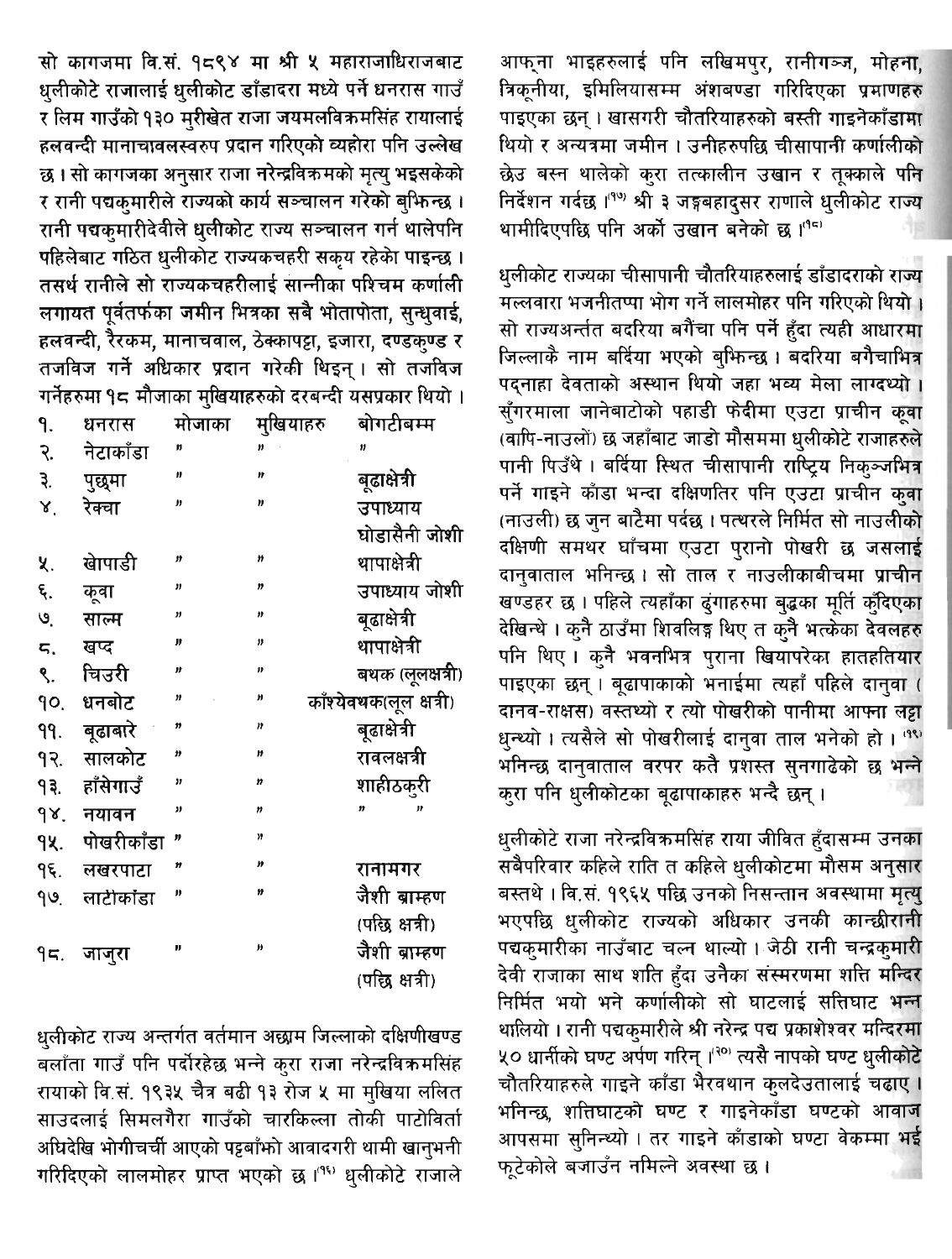क्रैलाली जिल्ला सत्ति गा.वि.स. वार्ड नं. ८ स्थित श्री नरेन्द्रपद्य पक्राशेश्वर शिवमन्दिरमा प्रयोग गरिएका ईटमा "१७०५ सम्वत्" भन्ने अक्षर पाइएका छन् । त्यसबाट सो मन्दिरको निर्माण त्यसै समयमा भएको प्रमाणित हुन्छ । पछि रानी पद्यकमारीले सानो मन्दिरलाई पुनर्निमाण गरी ठुलो पारेर नयाँ नामकरण गरेको बुफिन्छ । त्यहाँ प्रयोग भएका ईटाको नाप ९×४×३" छ भने मन्दिरको १५×१५" लम्बाई चौडाई र ३०' उचाई छ । मन्दिर प्राङ्गण ६३×४३' छ भने उचाई ९' छ। मन्दिरमा सर्कीचनाको बज्र लगाइएको आकर्षक शैलिमा छ ।<sup>(२१)</sup>

वि.सं. १९६५ माघ शुल्क द्वादशीका दिन सानो शिवालय भएको ठाउँमा विशाल मन्दिर निर्माण गरिएको थियो। नवनिर्मित मन्दिरको नाम "नरेन्द्रपद्यप्रकाशेश्वर" भएबाट ३जनाको योगदान स्पपप्ट हुन्छ। वि.सं. १९६७ मा मन्दिरमहोत्सवमा आफना पतिका नाममा महारानीले एक अभिलेख सहित घण्ट चढाइन् । सो मन्दिरका पूजा आजाको निम्ति मासिक रु. ६/- र टहलुवाको मासिक रु. २/- ठेकी मन्दिर वरिपरि ७०० विगाहको जंगल गठी राखीदिइन् । वि.सं. १९९५ मा चैतेदशैं र वडादशैंको पुजाखर्च रु.१५/-, १५/- टहलूवाको, १५/- पुजारीको, २५/पुजाखर्च, ८/- नित्यभेटी महीनावारी रु. २.५०/- मन्दिर स्थापनाका दिनमा ब्राम्हण भोजन २.५० कम्पनी तोकिएको थियो। त्यस मन्दिर वरिपरि धर्मशाला पनि हुनाले सत्ति देवीलाई वलिको पनि व्यवस्था भएको सो मन्दिर सहित पूजाखर्च रु. ३०/- र कूल खर्च ९२१/- नबढाउन् भनिएको पाइन्छ। यसरी सो मन्दिरमा एक पूजारी नित्य रहने गरी कास्की पोखराको पौडेल बाम्हणलाई राखियो ।<sup>(२२)</sup>

वि.सं. १९७५ मा महारानी पद्यक्मारीदेवीले श्री ३ महाराजालाई आफ्ना सन्तान पनि नभएका, राजा पनि परलोक भएका राजाका चोखा भाइहरु पनि नहँदा हकदारविहीन धुलीकोट राज्यलाई खारेज गरी आफूलाई जीविकाको रुपमा वार्षिक हकदारविहीन धुलीकोट राज्यलाई खारेज गरी आफूलाई जीविकाको रुपमा वार्षिक रु. ६०००/- खान्गी गाउँ र धुलीकोट राज्य नेपालमा विलयगरी पाउँभनी विन्तिपत्र चढाइन् । उनको विन्तिपत्रमाथि श्री ३ भीमशमशेरका शासन कालमा वल्लतल्ल सुनुवाई भयो । श्री ३ भीमशम्शेरले धुलीकोट राज्यको दक्षिण तलहट्टी जमीनलाई आफ्नी पत्नी र छोरानातिहरुलाई विर्ता लेखाइदिए:-

- (१) श्री सीतामहारानी
- (२) श्री हीरण्यशमशेर जङ्गबहादुर राणा

(३) श्री शशिशम्शेर जङ्गबहादुर राणा (४) श्री महावीरशम्शेर "

उपर्युक्त ४ जनालाई कर्णालीपुर्व, पहाडदेखिदक्षिण, मोहना नदीदेखि उत्तर कैलाली मल्लवारा भन्ने जमीन्दारी तोकिएको थियो ।

धुलीकोट राज्यका चौतरियाहरुलाई त्यतिबेलासम्म सो कुरा थाहा रहेनछ । जब थाहा भयो उनीहरु ज्यादै विस्मित भए । त्यसकारण सो विरुद्ध चौतरिया रणविक्रमसिंह रायाले रैतिहरु राणा शासनको विरुद्ध उचाल्न थाले। उनीहरुलाई त्यो करा अभौ थाहा हुदैनथ्यो होला तर धुलीकोट क्षेत्रको प्रशासन महारानीको राज्यकचहरीको सट्टा दैलेख तहवीलले गर्न थालेको थियो। महारानीलाई वार्षिक रु. ६०००/- त मिल्यो तर चौतरियालाई केही नमिलेकोले प्रतिक्रिया हुन गएको थियो। चौतरिया रणविक्रमसिंह रायाले केही लडाक र हतियार लिई दैलेख तहवील लूट्ने योजना बनाए। त्यो करा कनै सूत्रद्वारा दैलेखका बडाहाकिमले थाहा पाएका हुनाले केही शिपाही खटाइ चौतरिया रणविक्रमलाई पक्राउपुर्जीसहित पठाई पकेर ल्याउने आदेश दिएका थिए। पकाउपर्जी आएको थाहा पाएका चौतरिया लुक्न सफल भए । अर्का थरिको भनाईमा उनलाई पक्री पट्के कागज गराए भन्ने पनि थाहा पाइन्छ ।(२३) Rubiiși și Ducă

वि.सं. १९९१ सालमा चलेको सो विद्रोहको भन्लक दैलेख दुल्लू .<br>निवासी चकबहादुर शाहीका बाबूले चौतरिया रणविकम शाहको सहयोगार्थ केहीहतियार जम्मा गरेका थिए । तर शिपाहीहरुले ती हतियारहरु जम्मापारी निजलाई पक्री कायलनामा गराएका थिए ।<sup>(२४)</sup>

धुलीकोटे चौतरियाहरुले जनता उठाई दैलेख तहवील लूटी राणा शासकको विरोध गर्ने योजना सफल नभएपछि उदयराज शाह, वीरविकम शाह र हरेन्द्रविकम शाहलाई निरंशी तुल्याएकोमा भौंरा तप्पाका ११ गा.वि.स.जीमिदारी र लखिमपुर, अमीलिया र रानीगञ्जको केही जमीन रानी पद्यकुमारीदेवीले आफ्ना इष्टदेवीका पूजारीलाई मटिदानविर्ता दिएकी हुँदा चौतरियाहरु अवाक परेका थिए । चौतरियका सन्तान रणविक्रम शाहले "नेपालमा न्याय मिल्दैन" भनी इलाहावाद उच्च न्यायालयमा मुद्दा दायरा गरे। सो न्यायालयले हिन्दुविधि अनुसार विधवारानीले आफना खुसीले विर्ताएको जमीन भाइअंशबाट ट्टाई अन्यत्र गर्न नपाइने फैसला गरिदियो । तर ई. १९५७-५८ मा सो मद्दाको फैसला हँदासम्म अमीलिया, रानीगञ्ज, लखिमपुर र त्रिकोलियाको जमीन भारतीय उत्तरप्रदेशमा जमीन्दारी प्रथा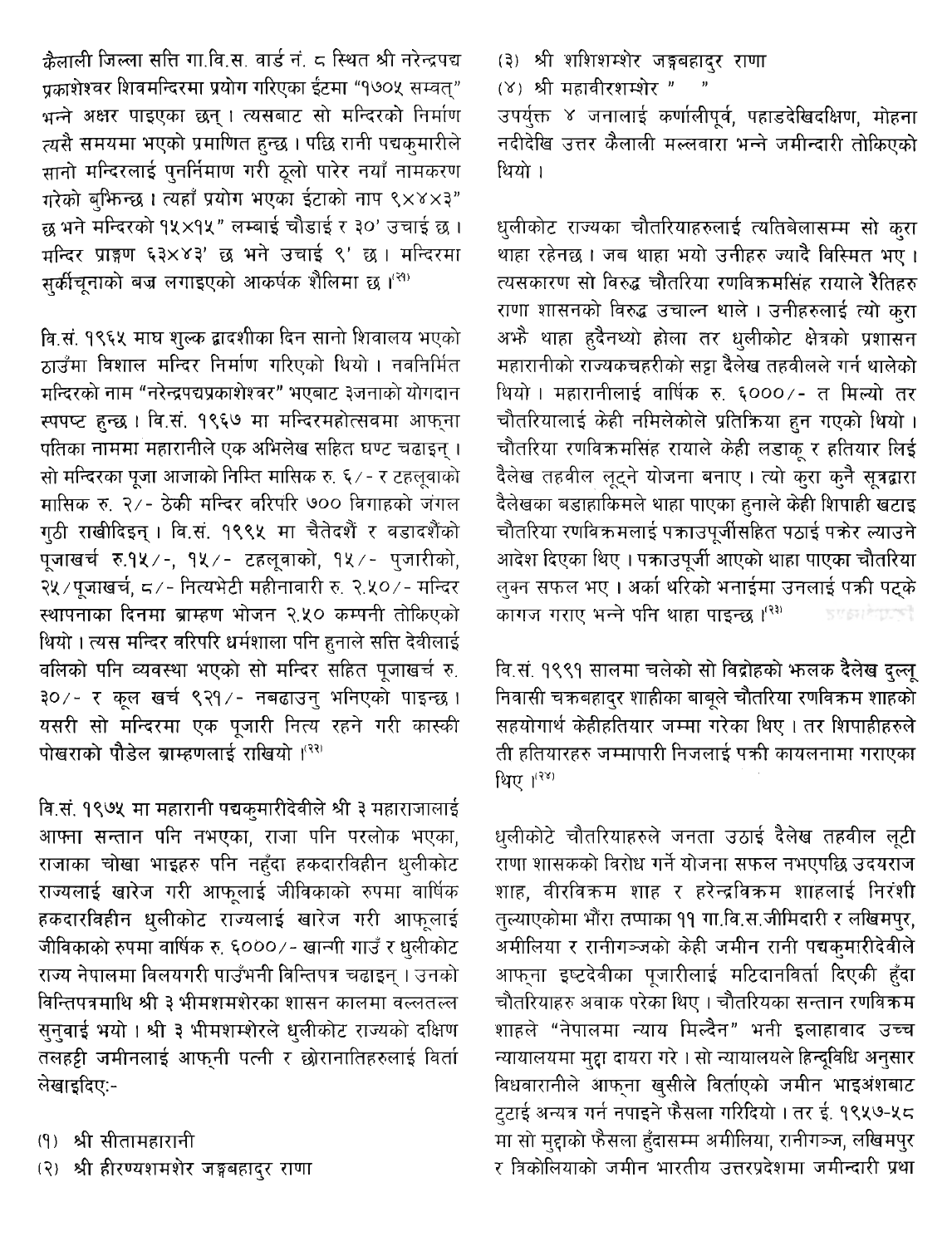उन्मुलन गर्ने कानून पारित गरेकोले धुलीकोटे चौतरियाहरु नेपाली भएबाटक्नै हक दावी गर्न नपाउने भए। (२९) नेपालको सरहदभित्र धलीकोट राज्यका चौतरियाहरुको अंशहरण गरेवाट रिसाई त्यो खानदान नै विद्रोहीवनी राणा विरोधी दल नेपाली कांग्रेसमा लागेको हुँदा २००७ सालसम्म उनीहरुप्रति क्नै हेर चाह भएन। २००७ सालको कान्तिपछि नेपालमा बल्ल प्रजातन्त्र आएकोले धलीकोटे चौतरियाहरुले आफुनो विर्ताजमीनको दावी गरी सर्वोच्च अदालतमा पुराना प्रमाणसहमति मुद्दा हाले । त्यसै शिलशिलामा श्री खङ्गविक्रमशाहले २००८ सालमा प्रधानमन्त्री मातकाप्रसाद कोइरालालाई भेटी आफनो दलिल पेश गर्दा "नेपाली कांग्रसले जमीन्दारी प्रथाका साथै विर्तापनि उन्मुलन गर्ने भएकोले त्यो मुद्दाको कुनै औचित्य नरहने" भन्ने सल्लाह दिएकाले मुद्दाको तारिख छोडिदिए । त्यसपछि सो मुद्दा र चौतरियाको सहलियत सधैंको निम्ति दृङ्गियो । आजकल धुलीकोटे चौतरियाहरु चीसापानी चौतरियाका नामले प्रख्यात भई ठाउँ ठाउँमा बसोबासगरी आएका छन्। उनीहरुको अद्यावधिक वंशावली, तत्कालीन कागजपत्रहरुको संग्रह पुस्तकाकारमा प्रकाशन गर्ने लक्ष्य राखिएकोले यस लेखमा यत्ति नै उल्लेख गरिएको छ।

# टिप्पणीखण्ड

- वि.सं. २०५३ को गर्मि विदामा धुलीकोट राज्यको प्रारम्भिक  $9)$ सर्वेक्षण कार्य भएको थियो। त्यस कार्यका लागि कहि कतैबाट सहयोग पाइन्छ कि भन्ने आशा त थियो तर निराश हात लाग्यो । यस कार्यमा व्यक्तिगत रुपमा कैलाली टीकापुर स्थित श्री वीरेन्द्र विद्यामन्दिर उच्च मा.वि.का विज्ञान शिक्षक श्री ताराप्रसाद घोडासैनी(जोशी)ज्यको आवश्यक सहयोग रहेको थियो ।
- २०५४ सालको गर्मीविदामा लेखकले गाइने काँडाको  $\mathcal{S}$ स्थलगत निरीक्षण गरेको हो। यस भ्रमणमा साथदिने काम शिक्षक श्री ऋषिराम फिर्केज्युले गरेका हुँदा निजलाई धन्यवाद दिन् वेश ठान्दछ।

गाइनेकाँडा भैरवस्थानमा वि.सं. १८९३, १९६५, १९७९ का ५० धार्नी (१२५ किलोग्राम) सम्मका घण्टहरु अर्पित छन्। १.५ रोपनी वरिपरिको क्षेत्रलाई पर्खालले घेरिएको छ । कालभैरवलाई पाठा र कुखुरा वलि दिइन्छ भने सुरबगी स्थानमा दशैं पूर्णिमा र जेष्ठ पूर्णिमामा पूजा गरिन्छ। त्यहीं माटे देवताको पनि न्वागीपूजा हुन्छ।

न्वागी चढाएपछि मात्र ध्वजा, खटो, पर्गालो, पाठो लिएर पूर्णिमा, चतुर्दशी र पञ्चमीमा पूजा हुन्छ । त्यस पूजामा पूरी पूजारा र स्थानीय बासिन्दाले पूजा सामान पठाउँछन् ।

- तप्पा भन्नाले मालपोत जम्मा गर्न सुविधा होस भनी  $\mathbf{B}$ गाउँभन्दा ठूला जिल्ला भन्दा साना क्षेत्रलाई प्रशासनिक एकाईका रुपमा बुफिन्थ्यो। यो कुरा र ८ तप्पाको विवरणको जानकारी दिनेमा श्री कृष्णविक्रम शाह चीसापानी चौतरिया र श्री खड़विक्रम शाह भू.पू. सांसद, बग्नाहा, बर्दिया ।
- ४) श्री गोविन्दराज जोशी, कैलाली जिल्ला साँढेपानी गा.वि.स. वार्ड नं. ७, लठवा गाउँ निवासीबाट प्राप्त विवरणका आधारमा ।
- कैलाली जिल्ला सुँग्**रखाल गा.वि.स. जुतेशुली निवासी**  $\mathbf{Y}$ ७५ वर्षिय श्री रतिराम मुढभरीको परम्परा र अनुभव अनुसार प्राप्त जानकारीका आधारमा ।
- राजाराम सुवेदी, "बाइसी राज्यको सारतत्व" गरिमा  $\xi)$ १२६, पृष्ठ २३।
- योगी नरहरिनाथ, इतिहास प्रकाश, १ (काठमाडौं, इ.प्र.संघ, (قا २०१०) प. ६९ ।
- ८) योगी नरहरिनाथ, इतिहास प्रकाश, १ (काठमाडौँ, इ.प्र.संघ  $2090$ ) पु. ६८ ।
- ९) धुलीकोटे राजगुरु सन्तति सांसद श्री शिवराज जोशीगटबाट प्राप्त जानकारी ।
- 90) Ram Niwas Pande, Making of Modern Nepal (Jaipur, Nirala Publications, 1997) P. 261. राजाराम सवेदी, कर्णाली प्रदेशको मध्यकालीन इतिहास (काठमाडौं : साफा प्रकाशन, २०५४) पृष्ठ ४४९। राजाराम सुवेदी, वाइसी राज्यको ऐतिहासिक रुपरेखा (काठमाडौं: ने.ए.अनुसन्धान केन्दै, २०५५) पुष्ठ, ७७।
- 99) एकपटकको करा हो केही मानिसहरु राजालाई भेट गर्न धलीकोट गएका थिए । दरबारमा उनीहरु पगेर बोलाउँदा एकजना ६०-७० वर्षको सर्लक्कै सेतो कपडा र सेतै फुलेकी दरबारिया महिला देखा परिन् । तर ती विधवा दरबारभित्र पसेकी बाहिर निस्किनन् । पछि खोजी गर्दा उनी पनः देखा परिनन् । यसबाट दरबारभित्रको बनोट जटील रहेको संकेत मिल्छ ।
- १२) राजाराम सुवेदी, "कैलाली र कञ्चनपुरको एक ऐतिहासिक सर्वेक्षण" सि.एन.ए.एस्.जर्नल, भोलुम २२, नं. १ (जनवरी १९९५) पष्ठ ८९-९८1